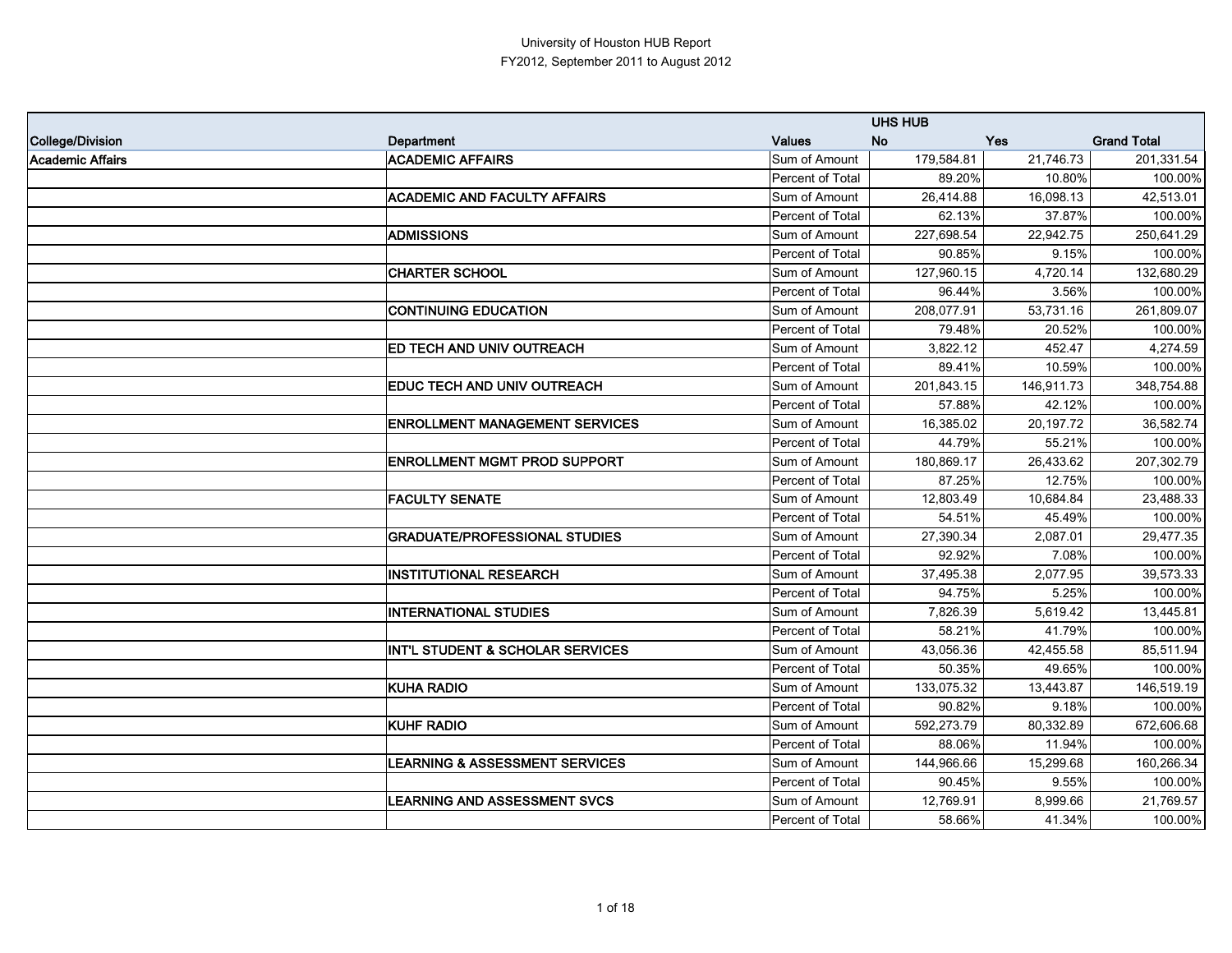|                                   |                                       |                  | <b>UHS HUB</b>   |            |                    |
|-----------------------------------|---------------------------------------|------------------|------------------|------------|--------------------|
| College/Division                  | <b>Department</b>                     | <b>Values</b>    | <b>No</b><br>Yes |            | <b>Grand Total</b> |
|                                   | <b>LEARNING SUPPORT SERVICES</b>      | Sum of Amount    | 15,265.77        | 12,515.48  | 27,781.25          |
|                                   |                                       | Percent of Total | 54.95%           | 45.05%     | 100.00%            |
|                                   | <b>ONLINE FUNCTIONAL SUPPORT</b>      | Sum of Amount    | 14,246.32        | 2,073.64   | 16,319.96          |
|                                   |                                       | Percent of Total | 87.29%           | 12.71%     | 100.00%            |
|                                   | <b>PUBLIC BROADCASTING</b>            | Sum of Amount    | 24,332.87        |            | 24,332.87          |
|                                   |                                       | Percent of Total | 100.00%          | $0.00\%$   | 100.00%            |
|                                   | <b>REGISTRATION AND ACADEMIC RECO</b> | Sum of Amount    | 155,033.38       | 32,087.28  | 187,120.66         |
|                                   |                                       | Percent of Total | 82.85%           | 17.15%     | 100.00%            |
|                                   | <b>SCHOLARSHIPS AND FINANCIAL AID</b> | Sum of Amount    | 59,482.21        | 62,362.09  | 121,844.30         |
|                                   |                                       | Percent of Total | 48.82%           | 51.18%     | 100.00%            |
|                                   | TV PUBLIC BROADCASTING                | Sum of Amount    | 868,148.33       | 93,485.40  | 961,633.73         |
|                                   |                                       | Percent of Total | 90.28%           | 9.72%      | 100.00%            |
|                                   | UH OFF-CAMPUS SUPPORT                 | Sum of Amount    | 337,292.36       | 86,358.49  | 423,650.85         |
|                                   |                                       | Percent of Total | 79.62%           | 20.38%     | 100.00%            |
|                                   | UH WELCOME CENTER                     | Sum of Amount    | 13,300.05        | 12,388.60  | 25,688.65          |
|                                   |                                       | Percent of Total | 51.77%           | 48.23%     | 100.00%            |
|                                   | <b>UNDERGRADUATE SCHOLARS</b>         | Sum of Amount    | 16,320.56        | 89,688.46  | 106,009.02         |
|                                   |                                       | Percent of Total | 15.40%           | 84.60%     | 100.00%            |
|                                   | <b>UNDERGRADUATE STUDIES</b>          | Sum of Amount    | 3,823.38         | 6,724.49   | 10,547.87          |
|                                   |                                       | Percent of Total | 36.25%           | 63.75%     | 100.00%            |
|                                   | <b>URBAN EXPERIENCE VPSA</b>          | Sum of Amount    | 2,206.31         | 13,463.91  | 15,670.22          |
|                                   |                                       | Percent of Total | 14.08%           | 85.92%     | 100.00%            |
|                                   | <b>VETERAN SERVICES</b>               | Sum of Amount    | 10,941.34        | 6,134.19   | 17,075.53          |
|                                   |                                       | Percent of Total | 64.08%           | 35.92%     | 100.00%            |
| Academic Affairs Sum of Amount    |                                       |                  | 3,704,706.27     | 911,517.38 | 4,616,223.65       |
| Academic Affairs Percent of Total |                                       |                  | 80.25%           | 19.75%     | 100.00%            |
| <b>Administration and Finance</b> | <b>ADMINISTRATION &amp; FINANCE</b>   | Sum of Amount    | 43,617.73        | 35,184.62  | 78,802.35          |
|                                   |                                       | Percent of Total | 55.35%           | 44.65%     | 100.00%            |
|                                   | <b>AUXILIARY SERVICES OPERATIONS</b>  | Sum of Amount    | 436,629.74       | 4,387.70   | 441,017.44         |
|                                   |                                       | Percent of Total | 99.01%           | 0.99%      | 100.00%            |
|                                   | <b>BUDGET</b>                         | Sum of Amount    | 5,923.92         | 166.74     | 6,090.66           |
|                                   |                                       | Percent of Total | 97.26%           | 2.74%      | 100.00%            |
|                                   | <b>BUSINESS SERVICES</b>              | Sum of Amount    | 48.43            | 347.78     | 396.21             |
|                                   |                                       | Percent of Total | 12.22%           | 87.78%     | 100.00%            |
|                                   | <b>BUSINESS SERVICES OPERATIONS</b>   | Sum of Amount    | 27,393.04        | 7,083.42   | 34,476.46          |
|                                   |                                       | Percent of Total | 79.45%           | 20.55%     | 100.00%            |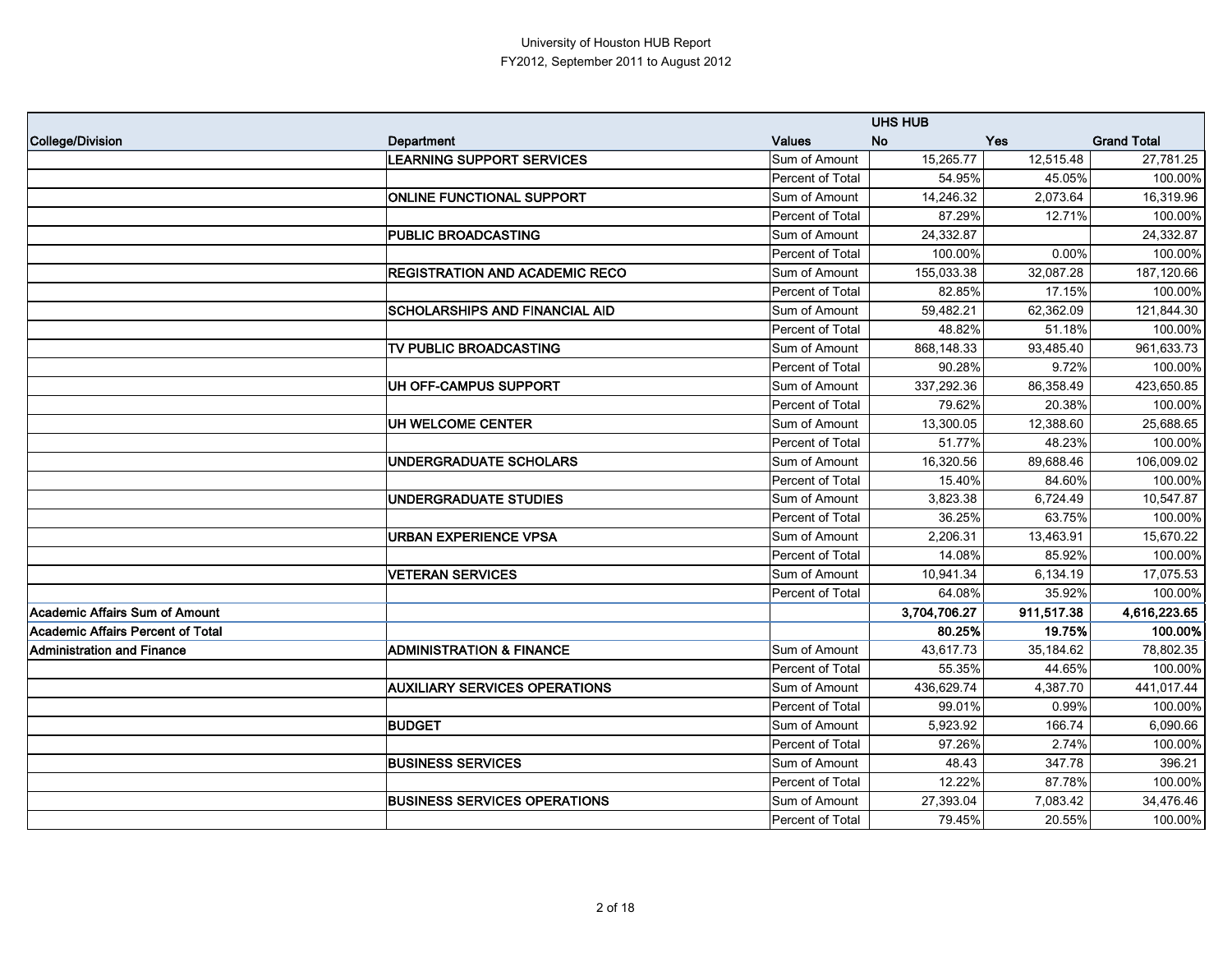|                            |                                                  |                  | <b>UHS HUB</b> |               |                    |
|----------------------------|--------------------------------------------------|------------------|----------------|---------------|--------------------|
| College/Division           | <b>Department</b>                                | <b>Values</b>    | <b>No</b>      | <b>Yes</b>    | <b>Grand Total</b> |
| Administration and Finance | <b>CENTRAL FACILITY SERVICES</b>                 | Sum of Amount    | 135,368.29     | 23,364.45     | 158,732.74         |
|                            |                                                  | Percent of Total | 85.28%         | 14.72%        | 100.00%            |
|                            | <b>CULLEN PERFORMANCE HALL</b>                   | Sum of Amount    | 140,346.49     | 11,364.79     | 151,711.28         |
|                            |                                                  | Percent of Total | 92.51%         | 7.49%         | 100.00%            |
|                            | <b>ENTERPRISE SYSTEMS</b>                        | Sum of Amount    | 4,858,626.66   | 2,415,996.89  | 7,274,623.55       |
|                            |                                                  | Percent of Total | 66.79%         | 33.21%        | 100.00%            |
|                            | <b>ENVIRONMENTAL HEALTH RISK MGMT</b>            | Sum of Amount    | 139,062.00     | 9,950.44      | 149,012.44         |
|                            |                                                  | Percent of Total | 93.32%         | 6.68%         | 100.00%            |
|                            | <b>FACILITIES MANAGEMENT</b>                     | Sum of Amount    | 831,693.54     | 220,792.01    | 1,052,485.55       |
|                            |                                                  | Percent of Total | 79.02%         | 20.98%        | 100.00%            |
|                            | <b>FACILITIES OPERATION &amp; MAINT</b>          | Sum of Amount    | 1,051,828.05   | 162,504.87    | 1,214,332.92       |
|                            |                                                  | Percent of Total | 86.62%         | 13.38%        | 100.00%            |
|                            | <b>FACILITIES PLANNING &amp; CONSTRUCTION</b>    | Sum of Amount    | 109,353,573.81 | 40,659,646.32 | 150,013,220.13     |
|                            |                                                  | Percent of Total | 72.90%         | 27.10%        | 100.00%            |
|                            | <b>FINANCE-A&amp;F</b>                           | Sum of Amount    | 145,935.25     | 10,994.49     | 156,929.74         |
|                            |                                                  | Percent of Total | 92.99%         | 7.01%         | 100.00%            |
|                            | <b>FINANCIAL REPORTING</b>                       | Sum of Amount    | 210.53         | 548.06        | 758.59             |
|                            |                                                  | Percent of Total | 27.75%         | 72.25%        | 100.00%            |
|                            | <b>HIGH PERFORMANCE COMPUTING &amp; NETWORKS</b> | Sum of Amount    | 116,168.39     | 19,934.93     | 136,103.32         |
|                            |                                                  | Percent of Total | 85.35%         | 14.65%        | 100.00%            |
|                            | <b>HUMAN RESOURCES</b>                           | Sum of Amount    | 74,532.47      | 378,610.03    | 453,142.50         |
|                            |                                                  | Percent of Total | 16.45%         | 83.55%        | 100.00%            |
|                            | <b>INST - BUDGET</b>                             | Sum of Amount    | 35,350.48      |               | 35,350.48          |
|                            |                                                  | Percent of Total | 100.00%        | 0.00%         | 100.00%            |
|                            | <b>INST - BUSINESS SERVICES</b>                  | Sum of Amount    | 4,338,048.52   |               | 4,338,048.52       |
|                            |                                                  | Percent of Total | 100.00%        | 0.00%         | 100.00%            |
|                            | <b>INST - FINANCE</b>                            | Sum of Amount    | 835.31         | 8,132.59      | 8,967.90           |
|                            |                                                  | Percent of Total | 9.31%          | 90.69%        | 100.00%            |
|                            | <b>INST - FINANCIAL ACCOUNTING</b>               | Sum of Amount    | 9,650.73       |               | 9,650.73           |
|                            |                                                  | Percent of Total | 100.00%        | 0.00%         | 100.00%            |
|                            | <b>INST - FINANCIAL REPORTING</b>                | Sum of Amount    | 77.50          |               | 77.50              |
|                            |                                                  | Percent of Total | 100.00%        | 0.00%         | 100.00%            |
|                            | <b>INST - LOANS</b>                              | Sum of Amount    | 1,067.56       |               | 1,067.56           |
|                            |                                                  | Percent of Total | 100.00%        | 0.00%         | 100.00%            |
|                            | <b>INST - PLANT</b>                              | Sum of Amount    | 193,198.93     |               | 193,198.93         |
|                            |                                                  | Percent of Total | 100.00%        | 0.00%         | 100.00%            |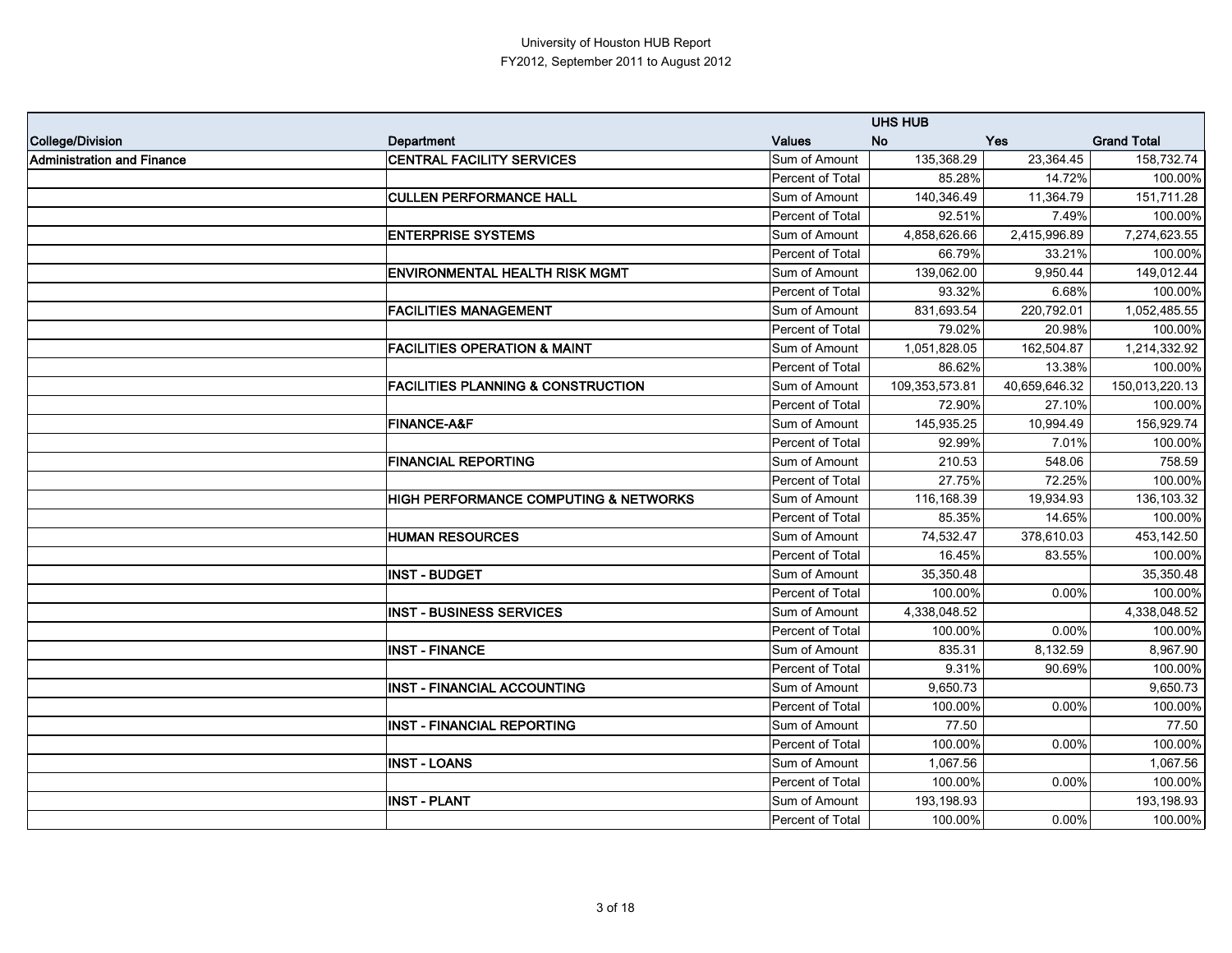|                  |                                          |                  | <b>UHS HUB</b> |              |                    |
|------------------|------------------------------------------|------------------|----------------|--------------|--------------------|
| College/Division | <b>Department</b>                        | <b>Values</b>    | <b>No</b>      | Yes          | <b>Grand Total</b> |
|                  | <b>MINOR AND PLANNED PROJECTS</b>        | Sum of Amount    | 6,594,605.67   | 2,386,241.30 | 8,980,846.97       |
|                  |                                          | Percent of Total | 73.43%         | 26.57%       | 100.00%            |
|                  | <b>NORTH ZONE CUSTODIAL</b>              | Sum of Amount    | 12,042.30      | 55,187.67    | 67,229.97          |
|                  |                                          | Percent of Total | 17.91%         | 82.09%       | 100.00%            |
|                  | <b>ONE CARD PROGRAM</b>                  | Sum of Amount    | 162,702.98     | 2,181.20     | 164,884.18         |
|                  |                                          | Percent of Total | 98.68%         | 1.32%        | 100.00%            |
|                  | PARKING & TRANSPORTATION OPERATIONS      | Sum of Amount    | 1,971,455.75   | 381,829.61   | 2,353,285.36       |
|                  |                                          | Percent of Total | 83.77%         | 16.23%       | 100.00%            |
|                  | PHY PLANT-AUTOMOTIVE                     | Sum of Amount    | 255,899.67     | 45,246.29    | 301,145.96         |
|                  |                                          | Percent of Total | 84.98%         | 15.02%       | 100.00%            |
|                  | PHY PLANT-GROUNDS MAINT                  | Sum of Amount    | 115,001.33     | 16,506.67    | 131,508.00         |
|                  |                                          | Percent of Total | 87.45%         | 12.55%       | 100.00%            |
|                  | PHY PLANT-SOLID WASTE                    | Sum of Amount    | 77,240.95      | 3,801.60     | 81,042.55          |
|                  |                                          | Percent of Total | 95.31%         | 4.69%        | 100.00%            |
|                  | <b>PHYSICAL PLANT</b>                    | Sum of Amount    | 1,150,366.48   | 1,186,708.53 | 2,337,075.01       |
|                  |                                          | Percent of Total | 49.22%         | 50.78%       | 100.00%            |
|                  | <b>PLANNING</b>                          | Sum of Amount    | 10,424.58      |              | 10,424.58          |
|                  |                                          | Percent of Total | 100.00%        | 0.00%        | 100.00%            |
|                  | <b>POLICE</b>                            | Sum of Amount    | 517,355.62     | 305,142.91   | 822,498.53         |
|                  |                                          | Percent of Total | 62.90%         | 37.10%       | 100.00%            |
|                  | <b>POSTAL SERVICES OPERATIONS</b>        | Sum of Amount    | 105,039.64     | 8,823.62     | 113,863.26         |
|                  |                                          | Percent of Total | 92.25%         | 7.75%        | 100.00%            |
|                  | <b>PRINTING OPERATIONS</b>               | Sum of Amount    | 178,435.67     | 4,943.62     | 183,379.29         |
|                  |                                          | Percent of Total | 97.30%         | 2.70%        | 100.00%            |
|                  | <b>PURCHASED UTILITIES</b>               | Sum of Amount    | 55,666.44      |              | 55,666.44          |
|                  |                                          | Percent of Total | 100.00%        | 0.00%        | 100.00%            |
|                  | <b>REAL ESTATE SERVICES</b>              | Sum of Amount    | 16,916.45      | 6.34         | 16,922.79          |
|                  |                                          | Percent of Total | 99.96%         | 0.04%        | 100.00%            |
|                  | <b>RISK MANAGEMENT</b>                   | Sum of Amount    | 256.99         | 382.73       | 639.72             |
|                  |                                          | Percent of Total | 40.17%         | 59.83%       | 100.00%            |
|                  | <b>SKILLED TRADES</b>                    | Sum of Amount    | 136, 197. 77   | 116,382.69   | 252,580.46         |
|                  |                                          | Percent of Total | 53.92%         | 46.08%       | 100.00%            |
|                  | <b>STUDENT FINANCIAL SERVICES</b>        | Sum of Amount    | 192,919.59     | 18,691.31    | 211,610.90         |
|                  |                                          | Percent of Total | 91.17%         | 8.83%        | 100.00%            |
|                  | <b>TECHNOLOGY SERVICES &amp; SUPPORT</b> | Sum of Amount    | 2,143,513.16   | 1,667,357.59 | 3,810,870.75       |
|                  |                                          | Percent of Total | 56.25%         | 43.75%       | 100.00%            |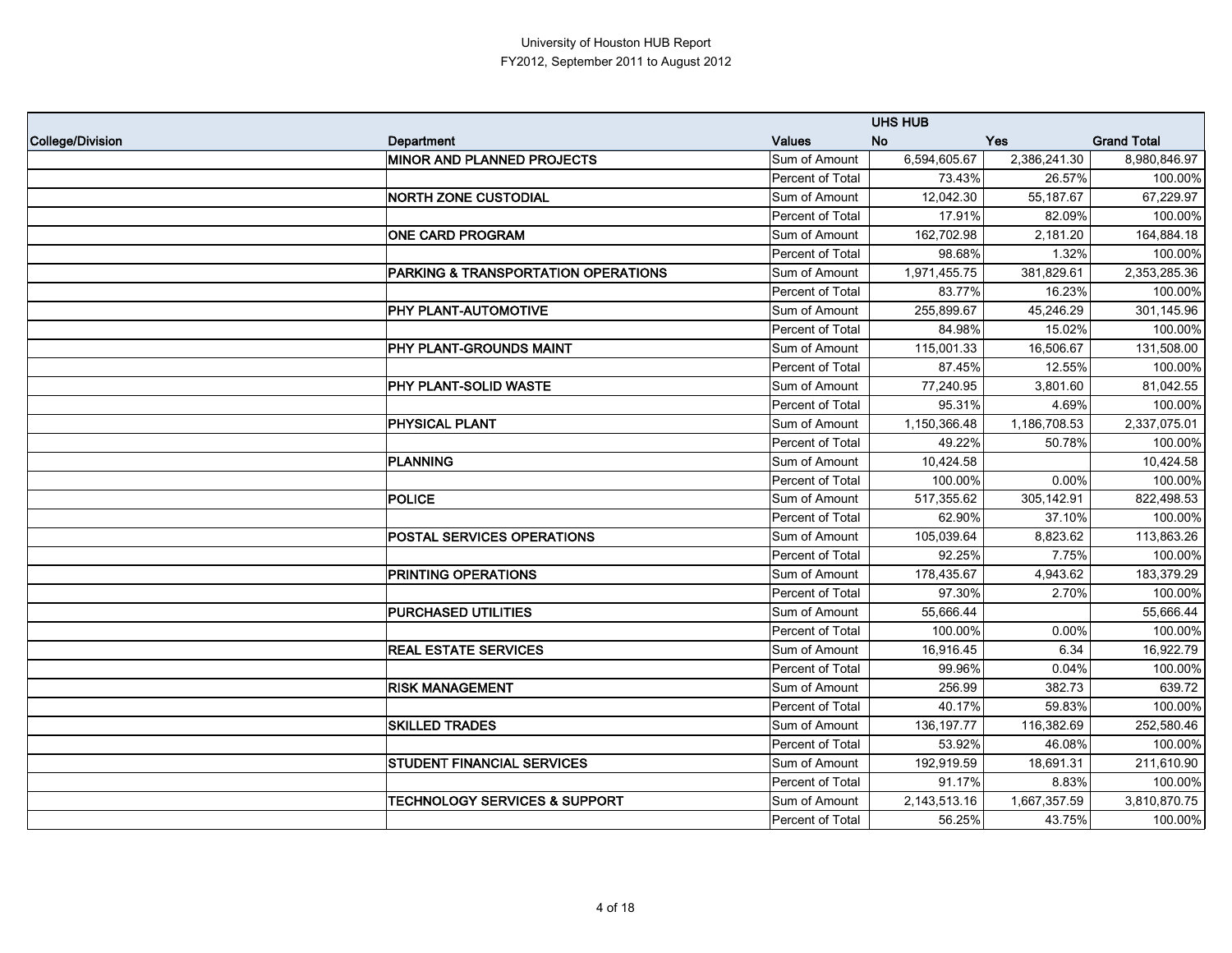|                                             |                                        |                  | <b>UHS HUB</b> |               |                    |
|---------------------------------------------|----------------------------------------|------------------|----------------|---------------|--------------------|
| College/Division                            | <b>Department</b>                      | <b>Values</b>    | <b>No</b>      | Yes           | <b>Grand Total</b> |
| Administration and Finance                  | UIT SECURITY                           | Sum of Amount    | 569,421.80     | 16,216.24     | 585,638.04         |
|                                             |                                        | Percent of Total | 97.23%         | 2.77%         | 100.00%            |
|                                             | UNIV PROPERTY SERVICES OPERATIONS      | Sum of Amount    | 2,339,325.52   | 219,892.56    | 2,559,218.08       |
|                                             |                                        | Percent of Total | 91.41%         | 8.59%         | 100.00%            |
|                                             | UNIVERSITY INFORMATION TECHNOLOGY      | Sum of Amount    | 73,627.17      | 30,411.59     | 104,038.76         |
|                                             |                                        | Percent of Total | 70.77%         | 29.23%        | 100.00%            |
| Administration and Finance Sum of Amount    |                                        |                  | 138,617,602.90 | 50,434,964.20 | 189,052,567.10     |
| Administration and Finance Percent of Total |                                        |                  | 73.32%         | 26.68%        | 100.00%            |
| Architecture                                | <b>ARCHITECTURE</b>                    | Sum of Amount    | 304.92         | 3,557.98      | 3,862.90           |
|                                             |                                        | Percent of Total | 7.89%          | 92.11%        | 100.00%            |
|                                             | <b>DEAN, ARCHITECTURE</b>              | Sum of Amount    | 441,558.64     | 178,721.39    | 620,280.03         |
|                                             |                                        | Percent of Total | 71.19%         | 28.81%        | 100.00%            |
| Architecture Sum of Amount                  |                                        |                  | 441,863.56     | 182,279.37    | 624,142.93         |
| <b>Architecture Percent of Total</b>        |                                        |                  | 70.80%         | 29.20%        | 100.00%            |
| <b>Athletics</b>                            | <b>BASEBALL</b>                        | Sum of Amount    | 116,134.29     | 24,396.11     | 140,530.40         |
|                                             |                                        | Percent of Total | 82.64%         | 17.36%        | 100.00%            |
|                                             | <b>FOOTBALL</b>                        | Sum of Amount    | 855,614.67     | 275,930.43    | 1,131,545.10       |
|                                             |                                        | Percent of Total | 75.61%         | 24.39%        | 100.00%            |
|                                             | <b>INTERCOLLEGIATE ATHLETICS</b>       | Sum of Amount    | 3,513,146.42   | 532,730.41    | 4,045,876.83       |
|                                             |                                        | Percent of Total | 86.83%         | 13.17%        | 100.00%            |
|                                             | <b>MEN &amp; WOMEN'S CROSS COUNTRY</b> | Sum of Amount    | 10,095.77      |               | 10,095.77          |
|                                             |                                        | Percent of Total | 100.00%        | 0.00%         | 100.00%            |
|                                             | <b>MEN'S BASKETBALL</b>                | Sum of Amount    | 242,063.46     | 94,385.27     | 336,448.73         |
|                                             |                                        | Percent of Total | 71.95%         | 28.05%        | 100.00%            |
|                                             | <b>MEN'S GOLF</b>                      | Sum of Amount    | 25,115.30      | 462.91        | 25,578.21          |
|                                             |                                        | Percent of Total | 98.19%         | 1.81%         | 100.00%            |
|                                             | <b>MEN'S TRACK AND FIELD</b>           | Sum of Amount    | 104,758.39     | 6,923.93      | 111,682.32         |
|                                             |                                        | Percent of Total | 93.80%         | 6.20%         | 100.00%            |
|                                             | <b>WOMEN'S BASKETBALL</b>              | Sum of Amount    | 111,405.09     | 23,433.42     | 134,838.51         |
|                                             |                                        | Percent of Total | 82.62%         | 17.38%        | 100.00%            |
|                                             | <b>WOMEN'S SOCCER</b>                  | Sum of Amount    | 56,530.07      | 554.31        | 57,084.38          |
|                                             |                                        | Percent of Total | 99.03%         | 0.97%         | 100.00%            |
|                                             | <b>WOMEN'S SOFTBALL</b>                | Sum of Amount    | 69,282.21      | 17,962.46     | 87,244.67          |
|                                             |                                        | Percent of Total | 79.41%         | 20.59%        | 100.00%            |
|                                             | <b>WOMEN'S SWIMMING &amp; DIVING</b>   | Sum of Amount    | 50,189.54      | 617.89        | 50,807.43          |
|                                             |                                        | Percent of Total | 98.78%         | 1.22%         | 100.00%            |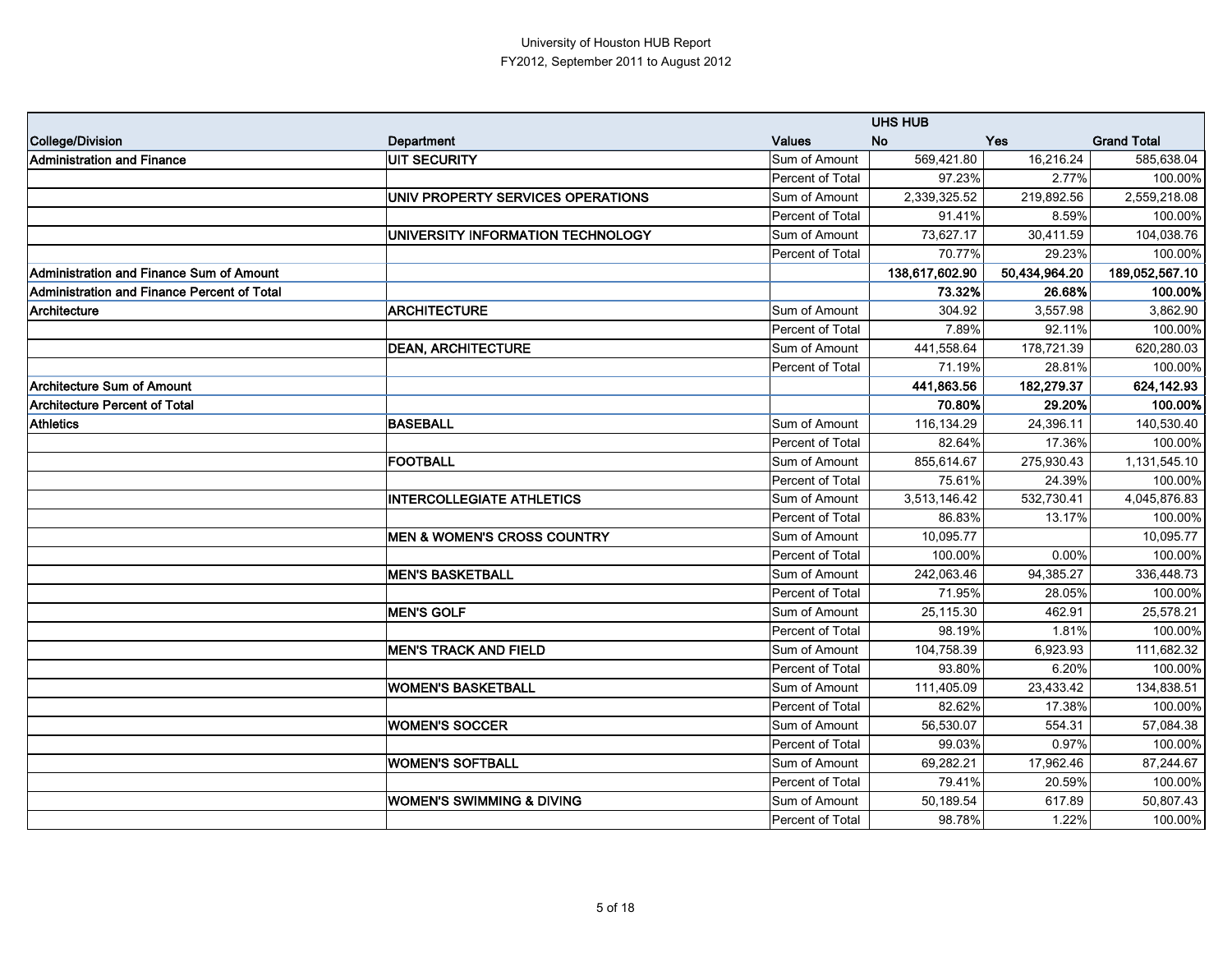|                                   |                                       |                  | <b>UHS HUB</b> |            |                    |
|-----------------------------------|---------------------------------------|------------------|----------------|------------|--------------------|
| College/Division                  | <b>Department</b>                     | <b>Values</b>    | <b>No</b>      | Yes        | <b>Grand Total</b> |
| <b>Athletics</b>                  | <b>WOMEN'S TENNIS</b>                 | Sum of Amount    | 26,218.16      |            | 26,218.16          |
|                                   |                                       | Percent of Total | 100.00%        | 0.00%      | 100.00%            |
|                                   | <b>WOMEN'S TRACK AND FIELD</b>        | Sum of Amount    | 95,103.76      | 6,923.88   | 102,027.64         |
|                                   |                                       | Percent of Total | 93.21%         | 6.79%      | 100.00%            |
|                                   | <b>WOMEN'S VOLLEYBALL</b>             | Sum of Amount    | 38,269.16      | 5,202.75   | 43,471.91          |
|                                   |                                       | Percent of Total | 88.03%         | 11.97%     | 100.00%            |
| <b>Athletics Sum of Amount</b>    |                                       |                  | 5,313,926.29   | 989,523.77 | 6,303,450.06       |
| <b>Athletics Percent of Total</b> |                                       |                  | 84.30%         | 15.70%     | 100.00%            |
| <b>Business Administration</b>    | <b>ACCOUNTANCY AND TAXATION</b>       | Sum of Amount    | 16,165.84      | 17,528.67  | 33,694.51          |
|                                   |                                       | Percent of Total | 47.98%         | 52.02%     | 100.00%            |
|                                   | <b>ACCOUNTING CERTIFICATE PROGRAM</b> | Sum of Amount    | 7,827.25       | 2,289.93   | 10,117.18          |
|                                   |                                       | Percent of Total | 77.37%         | 22.63%     | 100.00%            |
|                                   | <b>BAUER CAREER SERVICES CTR</b>      | Sum of Amount    | 73,226.31      | 23,385.87  | 96,612.18          |
|                                   |                                       | Percent of Total | 75.79%         | 24.21%     | 100.00%            |
|                                   | <b>BAUER CLASS GLOBALIZATION CRS</b>  | Sum of Amount    | 119,968.55     |            | 119,968.55         |
|                                   |                                       | Percent of Total | 100.00%        | 0.00%      | 100.00%            |
|                                   | <b>BAUER COMMUNICATIONS</b>           | Sum of Amount    | 137,964.23     | 32,809.45  | 170,773.68         |
|                                   |                                       | Percent of Total | 80.79%         | 19.21%     | 100.00%            |
|                                   | <b>BAUER DIVISION OF TECHNOLOGY</b>   | Sum of Amount    | 150,624.18     | 102,697.05 | 253,321.23         |
|                                   |                                       | Percent of Total | 59.46%         | 40.54%     | 100.00%            |
|                                   | <b>BAUER EXTERNAL RELATIONS DEPT</b>  | Sum of Amount    | 6,183.11       | 1,250.30   | 7,433.41           |
|                                   |                                       | Percent of Total | 83.18%         | 16.82%     | 100.00%            |
|                                   | <b>CTR FOR EXECUTIVE DEVELOPMENT</b>  | Sum of Amount    | 23,761.62      | 1,604.19   | 25,365.81          |
|                                   |                                       | Percent of Total | 93.68%         | 6.32%      | 100.00%            |
|                                   | <b>DEAN'S OFFICE, BAUER COLLEGE</b>   | Sum of Amount    | 1,066,377.46   | 255,402.98 | 1,321,780.44       |
|                                   |                                       | Percent of Total | 80.68%         | 19.32%     | 100.00%            |
|                                   | <b>DECISION AND INFORMATION SCIEN</b> | Sum of Amount    | 113,258.13     | 14,235.20  | 127,493.33         |
|                                   |                                       | Percent of Total | 88.83%         | 11.17%     | 100.00%            |
|                                   | <b>EXECUTIVE DEGREE PROGRAMS</b>      | Sum of Amount    | 407,093.03     | 131,713.42 | 538,806.45         |
|                                   |                                       | Percent of Total | 75.55%         | 24.45%     | 100.00%            |
|                                   | <b>FINANCE-BAUER COLLEGE</b>          | Sum of Amount    | 18,242.50      | 8,191.95   | 26,434.45          |
|                                   |                                       | Percent of Total | 69.01%         | 30.99%     | 100.00%            |
|                                   | <b>GLOBAL ENERGY MGMT INST</b>        | Sum of Amount    | 10,403.21      | 175.20     | 10,578.41          |
|                                   |                                       | Percent of Total | 98.34%         | 1.66%      | 100.00%            |
|                                   | <b>MANAGEMENT-BAUER COLLEGE</b>       | Sum of Amount    | 104,905.69     | 16,820.77  | 121,726.46         |
|                                   |                                       | Percent of Total | 86.18%         | 13.82%     | 100.00%            |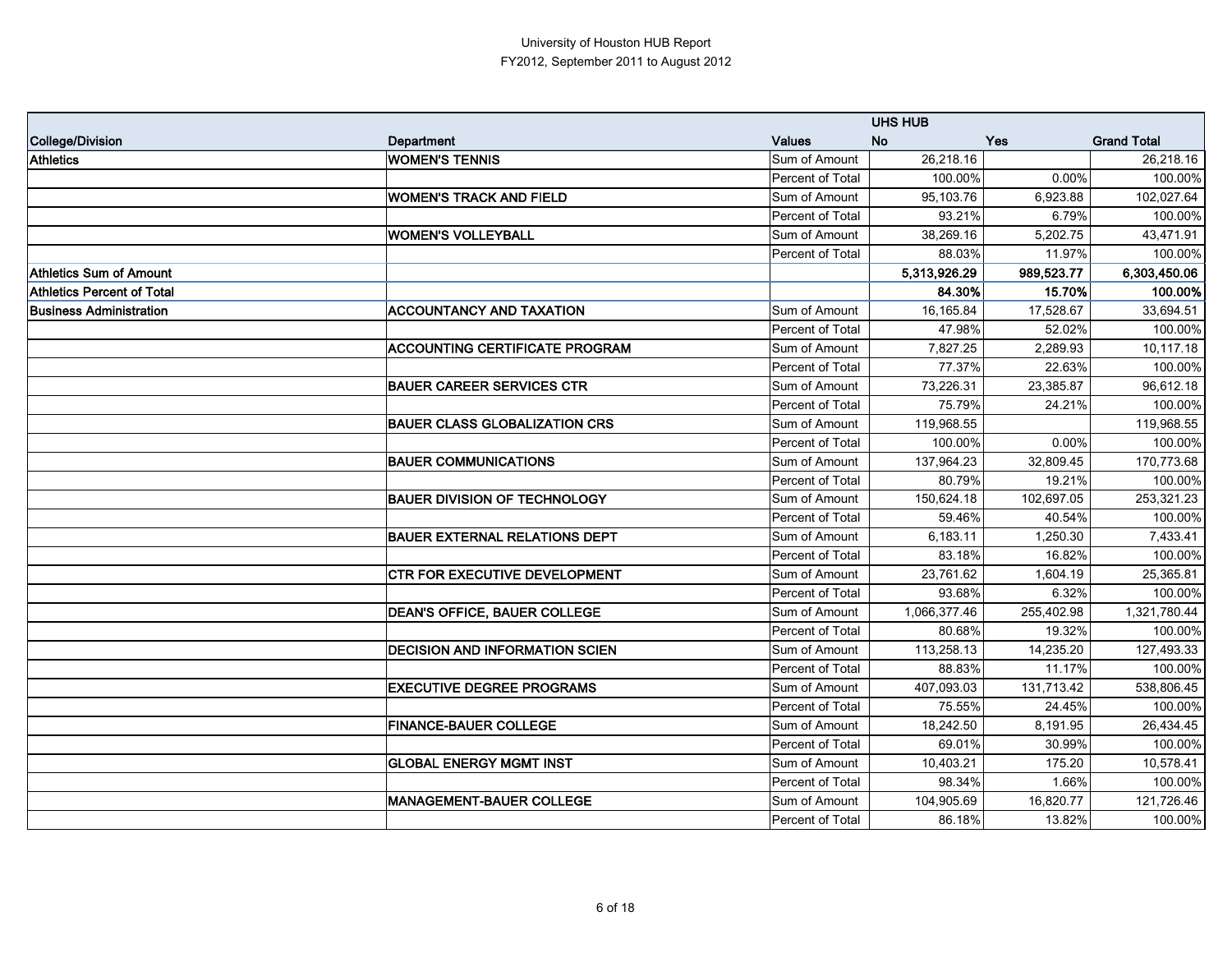|                                                 |                                              |                  | <b>UHS HUB</b> |              |                    |
|-------------------------------------------------|----------------------------------------------|------------------|----------------|--------------|--------------------|
| College/Division                                | <b>Department</b>                            | <b>Values</b>    | <b>No</b>      | <b>Yes</b>   | <b>Grand Total</b> |
|                                                 | <b>MARKETING-BAUER COLLEGE</b>               | Sum of Amount    | 34,218.68      | 8,461.09     | 42,679.77          |
|                                                 |                                              | Percent of Total | 80.18%         | 19.82%       | 100.00%            |
|                                                 | <b>MBA STUDENT SERVICES CENTER</b>           | Sum of Amount    | 52,058.30      | 29,241.50    | 81,299.80          |
|                                                 |                                              | Percent of Total | 64.03%         | 35.97%       | 100.00%            |
|                                                 | <b>SALES EXCELLENCE INSTITUTE</b>            | Sum of Amount    | 63,544.16      | 29,156.30    | 92,700.46          |
|                                                 |                                              | Percent of Total | 68.55%         | 31.45%       | 100.00%            |
|                                                 | <b>SMALL BUSINESS DEV CENTER</b>             | Sum of Amount    | 433,444.70     | 464,947.93   | 898,392.63         |
|                                                 |                                              | Percent of Total | 48.25%         | 51.75%       | 100.00%            |
|                                                 | <b>UNDERGRAD BUSINESS PROG</b>               | Sum of Amount    | 70,586.22      | 31,437.19    | 102,023.41         |
|                                                 |                                              | Percent of Total | 69.19%         | 30.81%       | 100.00%            |
|                                                 | <b>WOLFF CTR FOR ENTREPRENEURSHIP</b>        | Sum of Amount    | 15,587.48      | 12,084.45    | 27,671.93          |
|                                                 |                                              | Percent of Total | 56.33%         | 43.67%       | 100.00%            |
| Business Administration Sum of Amount           |                                              |                  | 2,925,440.65   | 1,183,433.44 | 4,108,874.09       |
| <b>Business Administration Percent of Total</b> |                                              |                  | 71.20%         | 28.80%       | 100.00%            |
| <b>Chancellor/President</b>                     | <b>CENTER FOR STUDENTS W/DISABILITIES</b>    | Sum of Amount    | 515,130.49     | 2,871.92     | 518,002.41         |
|                                                 |                                              | Percent of Total | 99.45%         | 0.55%        | 100.00%            |
|                                                 | <b>COMMUNITY RELATIONS &amp; INST ACCESS</b> | Sum of Amount    | 1,753.30       | 4,639.41     | 6,392.71           |
|                                                 |                                              | Percent of Total | 27.43%         | 72.57%       | 100.00%            |
|                                                 | <b>LGBT RESOURCE CENTER</b>                  | Sum of Amount    | 692.35         | 525.15       | 1,217.50           |
|                                                 |                                              | Percent of Total | 56.87%         | 43.13%       | 100.00%            |
|                                                 | OFFICE EQUAL OPPORTUNITY SRVS                | Sum of Amount    | 14,076.33      | 3,531.64     | 17,607.97          |
|                                                 |                                              | Percent of Total | 79.94%         | 20.06%       | 100.00%            |
|                                                 | OFFICE OF SPECIAL EVENTS                     | Sum of Amount    | 257,946.11     | 59,082.32    | 317,028.43         |
|                                                 |                                              | Percent of Total | 81.36%         | 18.64%       | 100.00%            |
|                                                 | <b>PRESIDENT</b>                             | Sum of Amount    | 137,746.92     | 11,512.27    | 149,259.19         |
|                                                 |                                              | Percent of Total | 92.29%         | 7.71%        | 100.00%            |
|                                                 | <b>STAFF COUNCIL</b>                         | Sum of Amount    | 8,124.68       | 3,528.78     | 11,653.46          |
|                                                 |                                              | Percent of Total | 69.72%         | 30.28%       | 100.00%            |
|                                                 | <b>WOMEN'S RESOURCE CENTER</b>               | Sum of Amount    | 11,349.22      | 682.78       | 12,032.00          |
|                                                 |                                              | Percent of Total | 94.33%         | 5.67%        | 100.00%            |
| <b>Chancellor/President Sum of Amount</b>       |                                              |                  | 946,819.40     | 86,374.27    | 1,033,193.67       |
| <b>Chancellor/President Percent of Total</b>    |                                              |                  | 91.64%         | 8.36%        | 100.00%            |
| <b>Education</b>                                | <b>ASIAN AMERICAN STUDIES</b>                | Sum of Amount    | 228,674.95     | 6,719.73     | 235,394.68         |
|                                                 |                                              | Percent of Total | 97.15%         | 2.85%        | 100.00%            |
|                                                 | CENTER FOR INFO TECH IN EDUCATION            | Sum of Amount    | 217,215.06     | 183,626.09   | 400,841.15         |
|                                                 |                                              | Percent of Total | 54.19%         | 45.81%       | 100.00%            |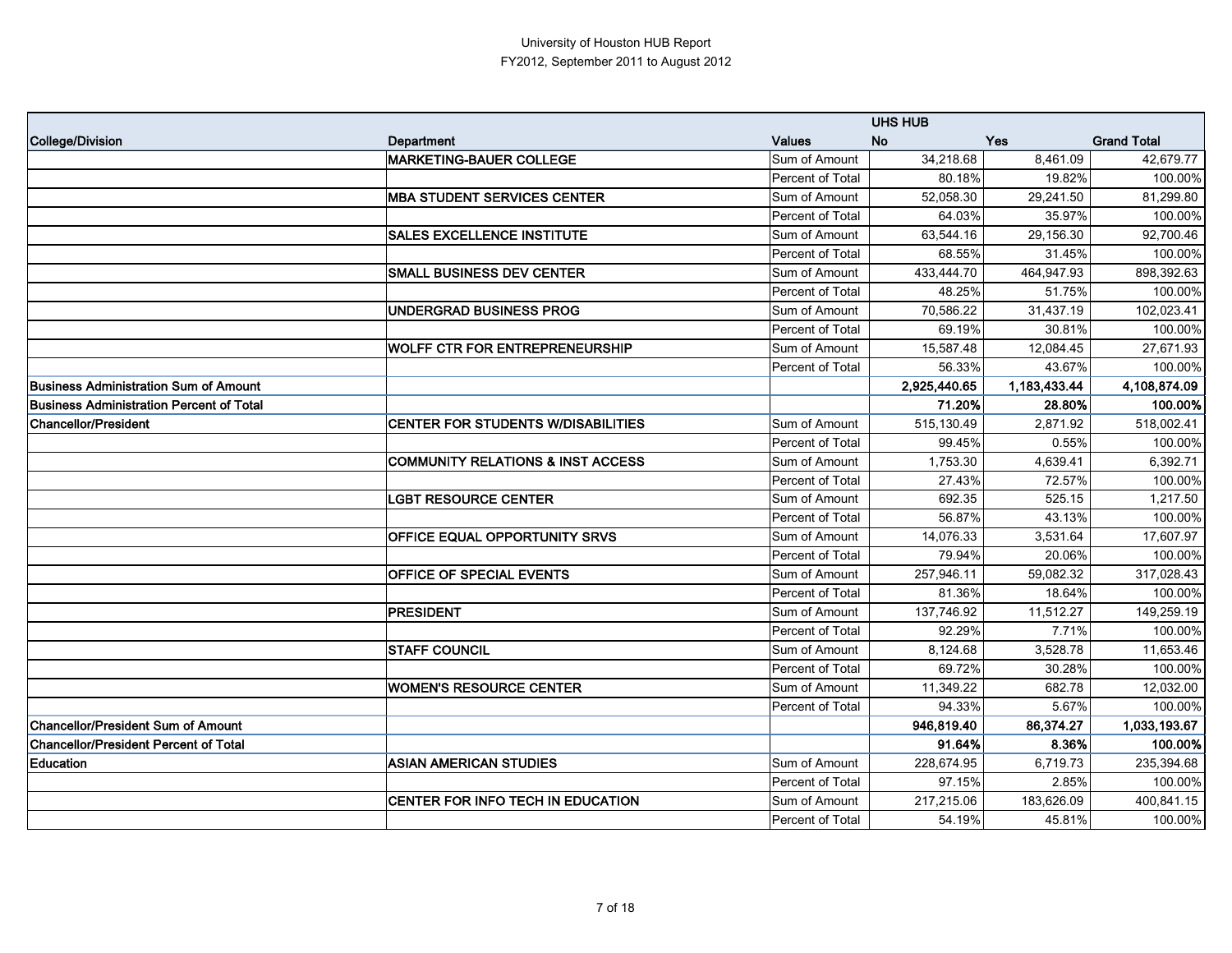|                                   |                                           |                  | <b>UHS HUB</b> |            |                    |
|-----------------------------------|-------------------------------------------|------------------|----------------|------------|--------------------|
| College/Division                  | <b>Department</b>                         | <b>Values</b>    | <b>No</b>      | <b>Yes</b> | <b>Grand Total</b> |
| <b>Education</b>                  | <b>CONSISTENCY MGMT &amp; COOP DISCIP</b> | Sum of Amount    | 60,886.86      | 17,324.53  | 78,211.39          |
|                                   |                                           | Percent of Total | 77.85%         | 22.15%     | 100.00%            |
|                                   | <b>CURRICULUM AND INSTRUCTION</b>         | Sum of Amount    | 536,420.67     | 48,404.24  | 584,824.91         |
|                                   |                                           | Percent of Total | 91.72%         | 8.28%      | 100.00%            |
|                                   | <b>DEAN, EDUCATION</b>                    | Sum of Amount    | 153,180.65     | 44,314.97  | 197,495.62         |
|                                   |                                           | Percent of Total | 77.56%         | 22.44%     | 100.00%            |
|                                   | <b>EDUC EFFECTIVENESS &amp; OUTREACH</b>  | Sum of Amount    | 40,071.93      | 4,970.97   | 45,042.90          |
|                                   |                                           | Percent of Total | 88.96%         | 11.04%     | 100.00%            |
|                                   | EDUCATIONAL PSYCHOLOGY                    | Sum of Amount    | 57,646.19      | 19,545.45  | 77,191.64          |
|                                   |                                           | Percent of Total | 74.68%         | 25.32%     | 100.00%            |
|                                   | <b>INSTITUTE FOR URBAN EDUCATION</b>      | Sum of Amount    | 8,043.95       | 4,139.57   | 12,183.52          |
|                                   |                                           | Percent of Total | 66.02%         | 33.98%     | 100.00%            |
| <b>Education Sum of Amount</b>    |                                           |                  | 1,302,140.26   | 329,045.55 | 1,631,185.81       |
| <b>Education Percent of Total</b> |                                           |                  | 79.83%         | 20.17%     | 100.00%            |
| Engineering                       | <b>BIOMEDICAL ENGINEERING</b>             | Sum of Amount    | 451,398.05     | 37,527.94  | 488,925.99         |
|                                   |                                           | Percent of Total | 92.32%         | 7.68%      | 100.00%            |
|                                   | <b>CHEMICAL ENGINEERING</b>               | Sum of Amount    | 2,570,576.90   | 129,453.73 | 2,700,030.63       |
|                                   |                                           | Percent of Total | 95.21%         | 4.79%      | 100.00%            |
|                                   | <b>CIVIL ENGINEERING</b>                  | Sum of Amount    | 2,968,873.21   | 195,653.27 | 3,164,526.48       |
|                                   |                                           | Percent of Total | 93.82%         | 6.18%      | 100.00%            |
|                                   | <b>COMPOSITE ENGR APPLICATIONS CT</b>     | Sum of Amount    | 394.67         |            | 394.67             |
|                                   |                                           | Percent of Total | 100.00%        | 0.00%      | 100.00%            |
|                                   | <b>COOPERATIVE ENGINEERING</b>            | Sum of Amount    |                | 282.52     | 282.52             |
|                                   |                                           | Percent of Total | 0.00%          | 100.00%    | 100.00%            |
|                                   | <b>CTR FOR INNOVATIVE GROUTING</b>        | Sum of Amount    | 17,624.12      |            | 17,624.12          |
|                                   |                                           | Percent of Total | 100.00%        | 0.00%      | 100.00%            |
|                                   | <b>DEAN, ENGINEERING</b>                  | Sum of Amount    | 583,072.52     | 180,966.35 | 764,038.87         |
|                                   |                                           | Percent of Total | 76.31%         | 23.69%     | 100.00%            |
|                                   | <b>ELECTRICAL ENGINEERING</b>             | Sum of Amount    | 1,216,420.75   | 441,542.56 | 1,657,963.31       |
|                                   |                                           | Percent of Total | 73.37%         | 26.63%     | 100.00%            |
|                                   | <b>ENGINEERING SERVICES</b>               | Sum of Amount    | 23,282.79      | 6,161.10   | 29,443.89          |
|                                   |                                           | Percent of Total | 79.08%         | 20.92%     | 100.00%            |
|                                   | <b>INDUSTRIAL ENGINEERING</b>             | Sum of Amount    | 46,481.79      | 5,669.49   | 52,151.28          |
|                                   |                                           | Percent of Total | 89.13%         | 10.87%     | 100.00%            |
|                                   | <b>INTEGRATED BIO &amp; NANO SYSTEM</b>   | Sum of Amount    | 5,595.40       | 26.92      | 5,622.32           |
|                                   |                                           | Percent of Total | 99.52%         | 0.48%      | 100.00%            |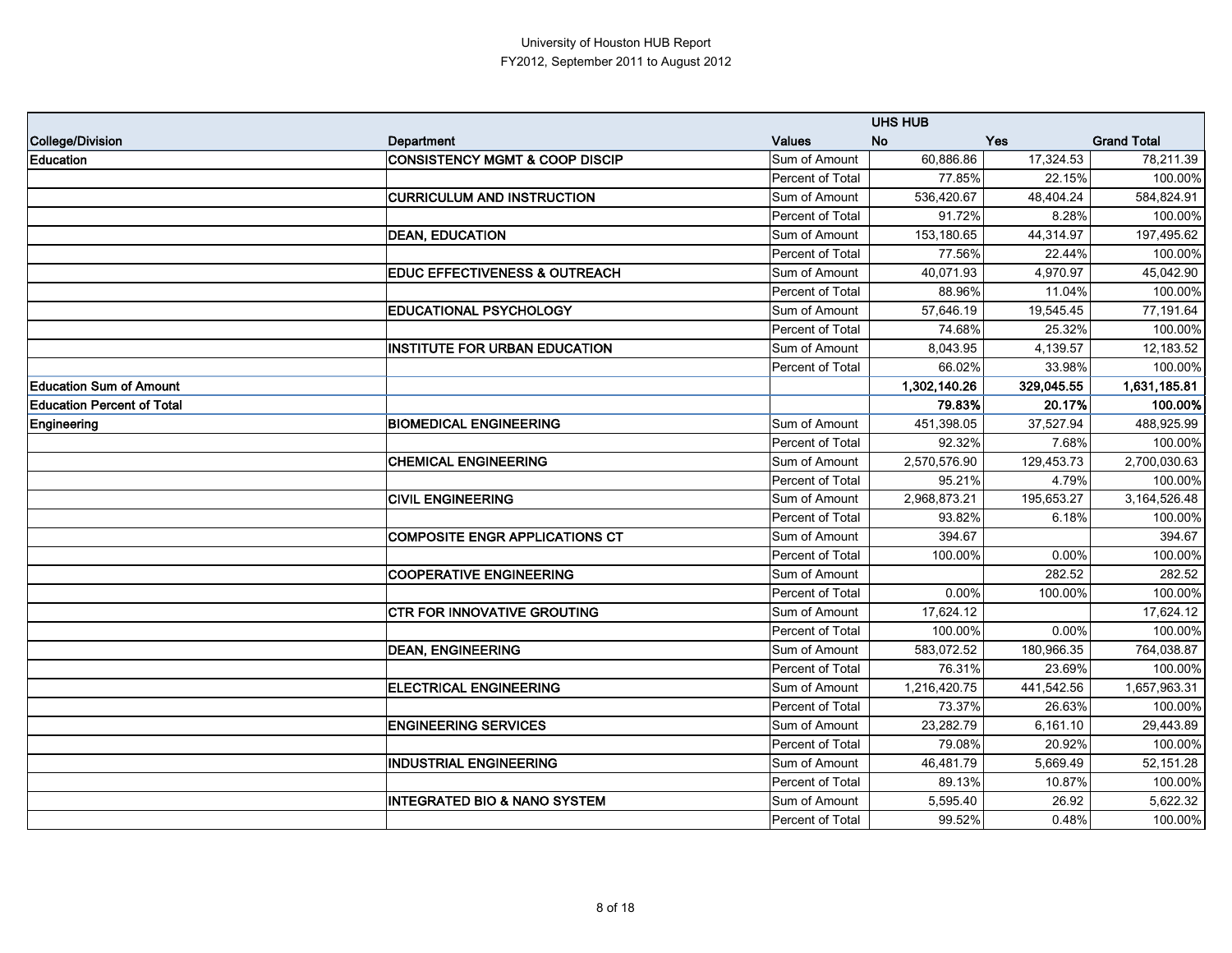|                                        |                                           |                  | <b>UHS HUB</b> |              |                    |
|----------------------------------------|-------------------------------------------|------------------|----------------|--------------|--------------------|
| College/Division                       | <b>Department</b>                         | <b>Values</b>    | <b>No</b>      | <b>Yes</b>   | <b>Grand Total</b> |
| Engineering                            | <b>MECHANICAL ENGINEERING</b>             | Sum of Amount    | 441,575.65     | 78,729.48    | 520,305.13         |
|                                        |                                           | Percent of Total | 84.87%         | 15.13%       | 100.00%            |
|                                        | NATL CTR FOR AIRBORNE LASER MAPPING       | Sum of Amount    | 227,597.70     | 1,960.00     | 229,557.70         |
|                                        |                                           | Percent of Total | 99.15%         | 0.85%        | 100.00%            |
|                                        | TX HURRICANE CTR INVT TECH                | Sum of Amount    | 3,925.90       |              | 3,925.90           |
|                                        |                                           | Percent of Total | 100.00%        | 0.00%        | 100.00%            |
|                                        | <b>WIND ENERGY CENTER</b>                 | Sum of Amount    | 527,149.05     | 23,610.66    | 550,759.71         |
|                                        |                                           | Percent of Total | 95.71%         | 4.29%        | 100.00%            |
| <b>Engineering Sum of Amount</b>       |                                           |                  | 9,083,968.50   | 1,101,584.02 | 10,185,552.52      |
| <b>Engineering Percent of Total</b>    |                                           |                  | 89.18%         | 10.82%       | 100.00%            |
| <b>Graduate College of Social Work</b> | <b>ADMISSIONS-GCSW</b>                    | Sum of Amount    | 10,944.20      | 1,993.28     | 12,937.48          |
|                                        |                                           | Percent of Total | 84.59%         | 15.41%       | 100.00%            |
|                                        | <b>ALUMNI &amp; CAREER SERVICES</b>       | Sum of Amount    | 1,482.18       | 687.52       | 2,169.70           |
|                                        |                                           | Percent of Total | 68.31%         | 31.69%       | 100.00%            |
|                                        | <b>AMERICAN HUMANICS</b>                  | Sum of Amount    | 2,563.53       | 629.74       | 3,193.27           |
|                                        |                                           | Percent of Total | 80.28%         | 19.72%       | 100.00%            |
|                                        | <b>CHILD &amp; FAMILY CENTER</b>          | Sum of Amount    | 28,454.50      | 4,040.48     | 32,494.98          |
|                                        |                                           | Percent of Total | 87.57%         | 12.43%       | 100.00%            |
|                                        | <b>CTR DRUG &amp; SOCIAL POLICY RESRC</b> | Sum of Amount    | 17,739.02      | 2,862.55     | 20,601.57          |
|                                        |                                           | Percent of Total | 86.11%         | 13.89%       | 100.00%            |
|                                        | <b>CTR FOR HEALTH EQUITY &amp; EVAL</b>   | Sum of Amount    | 344,024.21     | 6,886.58     | 350,910.79         |
|                                        |                                           | Percent of Total | 98.04%         | 1.96%        | 100.00%            |
|                                        | <b>DEAN, SOCIAL WORK</b>                  | Sum of Amount    | 108,728.68     | 39,681.14    | 148,409.82         |
|                                        |                                           | Percent of Total | 73.26%         | 26.74%       | 100.00%            |
|                                        | <b>DEVELOPMENT-GCSW</b>                   | Sum of Amount    |                | 293.05       | 293.05             |
|                                        |                                           | Percent of Total | 0.00%          | 100.00%      | 100.00%            |
|                                        | <b>FIELD OFFICE</b>                       | Sum of Amount    | 8,611.43       | 2,863.09     | 11,474.52          |
|                                        |                                           | Percent of Total | 75.05%         | 24.95%       | 100.00%            |
|                                        | <b>GCSW INFORMATION TECHNOLOGY</b>        | Sum of Amount    | 15,954.96      | 21,396.58    | 37,351.54          |
|                                        |                                           | Percent of Total | 42.72%         | 57.28%       | 100.00%            |
|                                        | <b>GCSW STUDENT SERVICES</b>              | Sum of Amount    | 2,997.00       | 107.91       | 3,104.91           |
|                                        |                                           | Percent of Total | 96.52%         | 3.48%        | 100.00%            |
|                                        | <b>GULEN INSTITUTE</b>                    | Sum of Amount    | 573.08         |              | 573.08             |
|                                        |                                           | Percent of Total | 100.00%        | 0.00%        | 100.00%            |
|                                        | OFFICE FOR DRUG & SOCIAL POLICY RESEARCH  | Sum of Amount    | 2,484.02       |              | 2,484.02           |
|                                        |                                           | Percent of Total | 100.00%        | $0.00\%$     | 100.00%            |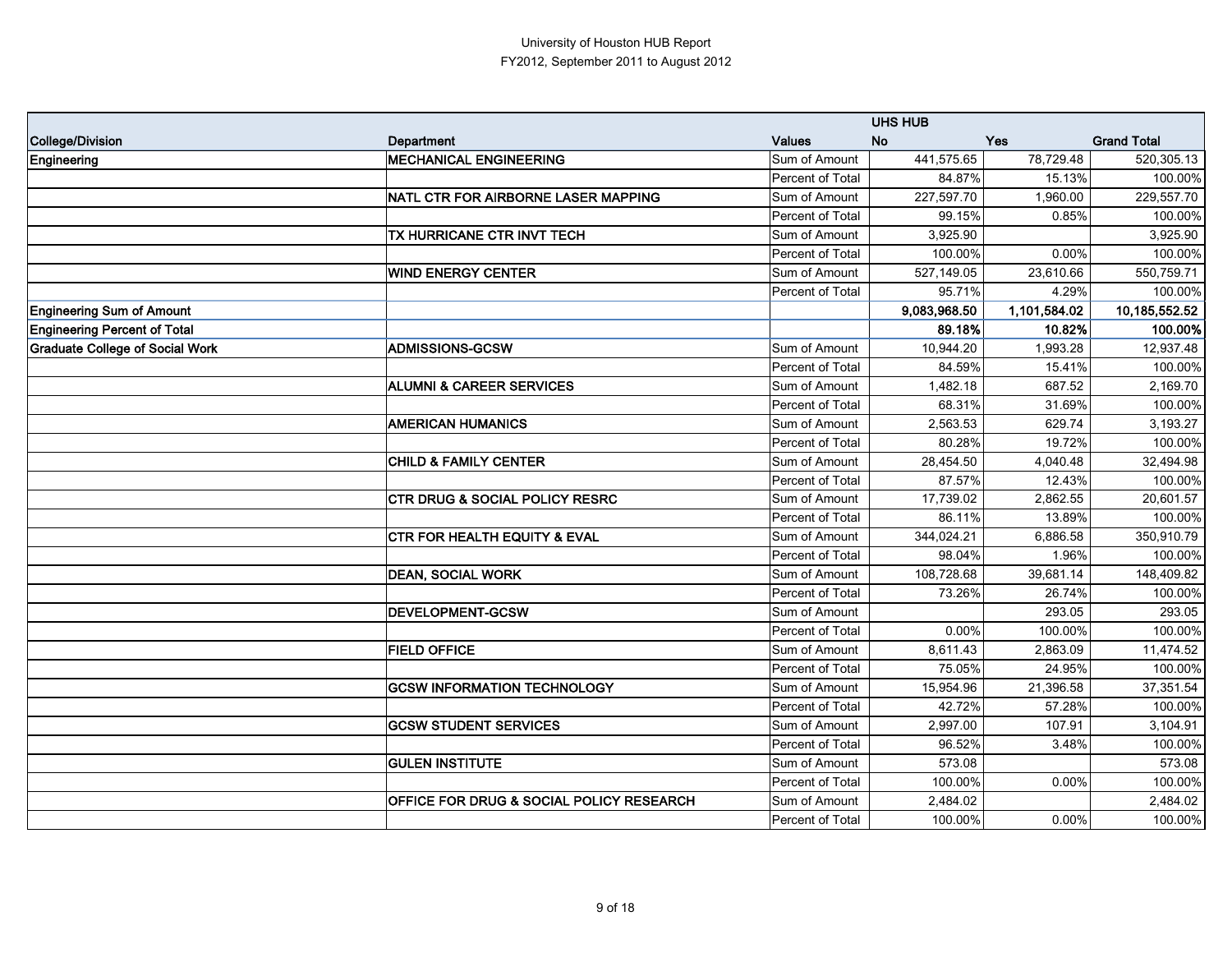|                                                         |                                           |                  | <b>UHS HUB</b> |            |                    |
|---------------------------------------------------------|-------------------------------------------|------------------|----------------|------------|--------------------|
| College/Division                                        | <b>Department</b>                         | <b>Values</b>    | <b>No</b>      | <b>Yes</b> | <b>Grand Total</b> |
| <b>Graduate College of Social Work</b>                  | OFFICE OF COMMUNITY PROJECTS              | Sum of Amount    | 1,371.00       | 981.50     | 2,352.50           |
|                                                         |                                           | Percent of Total | 58.28%         | 41.72%     | 100.00%            |
|                                                         | <b>PHD PROGRAM</b>                        | Sum of Amount    | 2,726.80       | 206.83     | 2,933.63           |
|                                                         |                                           | Percent of Total | 92.95%         | 7.05%      | 100.00%            |
| <b>Graduate College of Social Work Sum of Amount</b>    |                                           |                  | 548,654.61     | 82,630.25  | 631,284.86         |
| <b>Graduate College of Social Work Percent of Total</b> |                                           |                  | 86.91%         | 13.09%     | 100.00%            |
| Honors College                                          | <b>DEAN, HONORS COLLEGE</b>               | Sum of Amount    | 162,549.63     | 36,804.23  | 199,353.86         |
|                                                         |                                           | Percent of Total | 81.54%         | 18.46%     | 100.00%            |
|                                                         | <b>HOUSTON TEACHERS INSTITUTE</b>         | Sum of Amount    | 3,265.57       | 8.03       | 3,273.60           |
|                                                         |                                           | Percent of Total | 99.75%         | 0.25%      | 100.00%            |
| Honors College Sum of Amount                            |                                           |                  | 165,815.20     | 36,812.26  | 202,627.46         |
| Honors College Percent of Total                         |                                           |                  | 81.83%         | 18.17%     | 100.00%            |
| <b>Hotel and Restaurant Management</b>                  | <b>DEAN, HOTEL &amp; RESTAURANT MANAG</b> | Sum of Amount    | 90,339.02      | 62,792.96  | 153,131.98         |
|                                                         |                                           | Percent of Total | 58.99%         | 41.01%     | 100.00%            |
|                                                         | HOTEL AND RESTAURANT MANAGEMENT           | Sum of Amount    | 2,092,587.54   | 519,604.25 | 2,612,191.79       |
|                                                         |                                           | Percent of Total | 80.11%         | 19.89%     | 100.00%            |
| Hotel and Restaurant Management Sum of Amount           |                                           |                  | 2,182,926.56   | 582,397.21 | 2,765,323.77       |
| Hotel and Restaurant Management Percent of Total        |                                           |                  | 78.94%         | 21.06%     | 100.00%            |
| Law Center                                              | <b>ASSOCIATE DEAN, LAW</b>                | Sum of Amount    | 7,664.37       | 4,053.59   | 11,717.96          |
|                                                         |                                           | Percent of Total | 65.41%         | 34.59%     | 100.00%            |
|                                                         | <b>BLAKELEY INSTITUTE</b>                 | Sum of Amount    | 30,504.96      | 3,436.78   | 33,941.74          |
|                                                         |                                           | Percent of Total | 89.87%         | 10.13%     | 100.00%            |
|                                                         | <b>BUSINESS SERVICES, LAW</b>             | Sum of Amount    | 216,647.64     | 68,176.14  | 284,823.78         |
|                                                         |                                           | Percent of Total | 76.06%         | 23.94%     | 100.00%            |
|                                                         | <b>CAREER SERVICES, LAW</b>               | Sum of Amount    | 32,308.86      | 13,341.31  | 45,650.17          |
|                                                         |                                           | Percent of Total | 70.77%         | 29.23%     | 100.00%            |
|                                                         | <b>CENTER PROGRAMS, LAW</b>               | Sum of Amount    |                | 5,900.00   | 5,900.00           |
|                                                         |                                           | Percent of Total | 0.00%          | 100.00%    | 100.00%            |
|                                                         | <b>CHAIRS AND PROFESSORSHIPS, LAW</b>     | Sum of Amount    | 16,514.51      | 9,099.34   | 25,613.85          |
|                                                         |                                           | Percent of Total | 64.47%         | 35.53%     | 100.00%            |
|                                                         | <b>CHILDREN, LAW &amp; POLICY</b>         | Sum of Amount    |                | 50.82      | 50.82              |
|                                                         |                                           | Percent of Total | $0.00\%$       | 100.00%    | 100.00%            |
|                                                         | DEAN, LAW                                 | Sum of Amount    | 105,325.31     | 171,660.08 | 276,985.39         |
|                                                         |                                           | Percent of Total | 38.03%         | 61.97%     | 100.00%            |
|                                                         | <b>EXTERNAL AFFAIRS, LAW</b>              | Sum of Amount    | 2,850.20       | 7,299.91   | 10,150.11          |
|                                                         |                                           | Percent of Total | 28.08%         | 71.92%     | 100.00%            |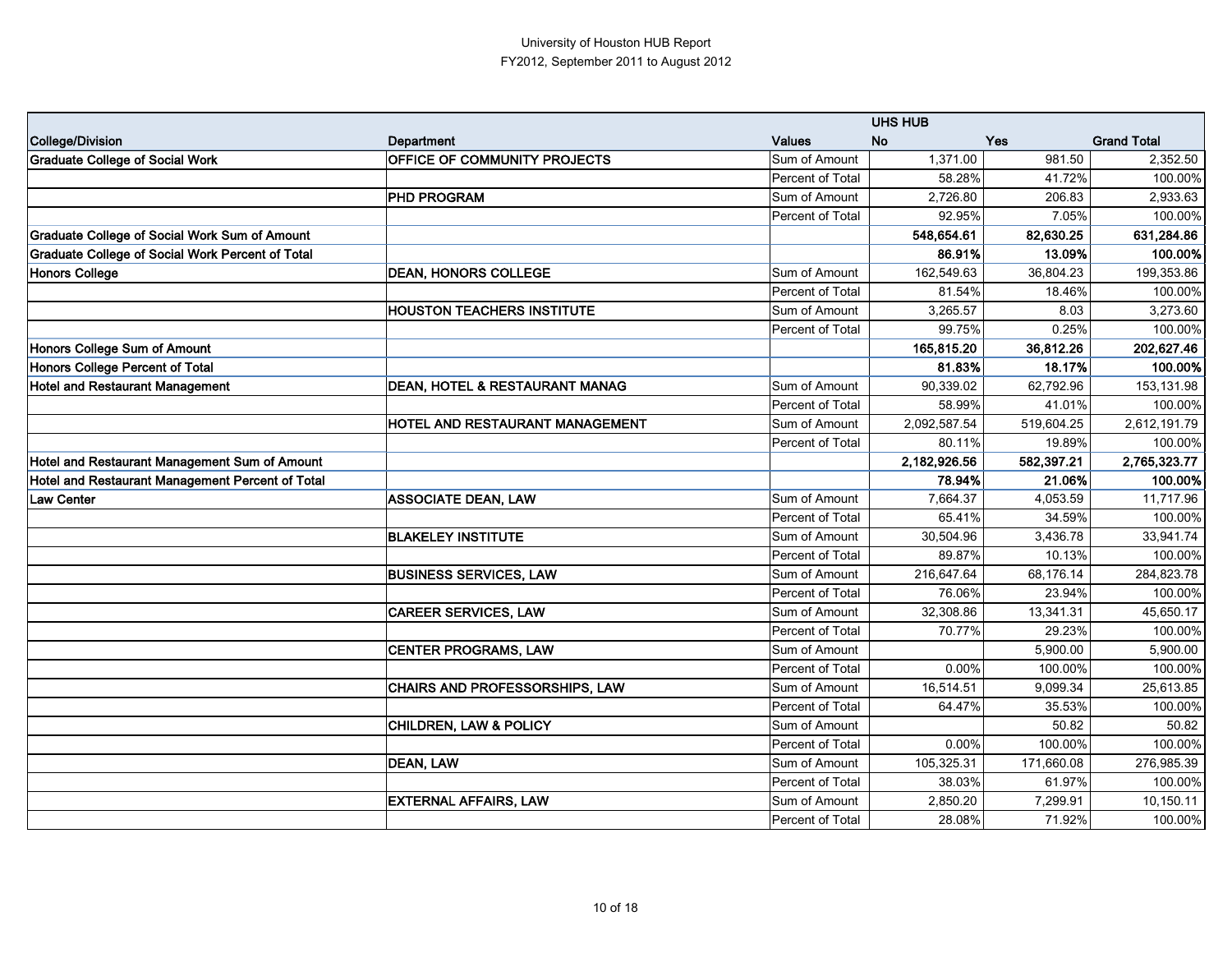|                                         |                                          |                  | <b>UHS HUB</b>   |            |                    |
|-----------------------------------------|------------------------------------------|------------------|------------------|------------|--------------------|
| College/Division                        | Department                               | <b>Values</b>    | <b>No</b><br>Yes |            | <b>Grand Total</b> |
|                                         | <b>FACILITIES, LAW</b>                   | Sum of Amount    | 40,142.89        | 25,497.73  | 65,640.62          |
|                                         |                                          | Percent of Total | 61.16%           | 38.84%     | 100.00%            |
|                                         | <b>FACULTY SUPPORT LAW</b>               | Sum of Amount    | 34,242.36        | 25,526.29  | 59,768.65          |
|                                         |                                          | Percent of Total | 57.29%           | 42.71%     | 100.00%            |
|                                         | <b>HEALTH LAW &amp; POLICY INSTITUTE</b> | Sum of Amount    | 10,796.04        | 9,440.72   | 20,236.76          |
|                                         |                                          | Percent of Total | 53.35%           | 46.65%     | 100.00%            |
|                                         | INST OF HIGHER EDU & GOVERNANCE LAW      | Sum of Amount    | 1,634.15         | 892.84     | 2,526.99           |
|                                         |                                          | Percent of Total | 64.67%           | 35.33%     | 100.00%            |
|                                         | <b>INTELLECTUAL PROP &amp; INFO LAW</b>  | Sum of Amount    | 589.31           |            | 589.31             |
|                                         |                                          | Percent of Total | 100.00%          | 0.00%      | 100.00%            |
|                                         | <b>LAW</b>                               | Sum of Amount    | 135.43           | 4,063.70   | 4,199.13           |
|                                         |                                          | Percent of Total | 3.23%            | 96.77%     | 100.00%            |
|                                         | <b>LAW FOUNDATION</b>                    | Sum of Amount    | 2,913.26         |            | 2,913.26           |
|                                         |                                          | Percent of Total | 100.00%          | 0.00%      | 100.00%            |
|                                         | <b>LAW INFORMATION TECHNOLOGY</b>        | Sum of Amount    | 54,266.95        | 15,345.96  | 69,612.91          |
|                                         |                                          | Percent of Total | 77.96%           | 22.04%     | 100.00%            |
|                                         | <b>LAW LIBRARY</b>                       | Sum of Amount    | 186,904.29       | 4,805.04   | 191,709.33         |
|                                         |                                          | Percent of Total | 97.49%           | 2.51%      | 100.00%            |
|                                         | <b>LEGAL AID CLINIC, LAW</b>             | Sum of Amount    | 6,863.70         | 4,504.36   | 11,368.06          |
|                                         |                                          | Percent of Total | 60.38%           | 39.62%     | 100.00%            |
|                                         | <b>LEGAL RESEARCH &amp; WRITING, LAW</b> | Sum of Amount    | 13,264.23        | 1,045.66   | 14,309.89          |
|                                         |                                          | Percent of Total | 92.69%           | 7.31%      | 100.00%            |
|                                         | PUBLIC RELS & MARKETING, LAW             | Sum of Amount    | 91,829.67        | 1,722.79   | 93,552.46          |
|                                         |                                          | Percent of Total | 98.16%           | 1.84%      | 100.00%            |
|                                         | <b>STUDENT ORGANIZATION, LAW</b>         | Sum of Amount    | 29,773.65        | 1,429.67   | 31,203.32          |
|                                         |                                          | Percent of Total | 95.42%           | 4.58%      | 100.00%            |
|                                         | <b>STUDENT SERVICES, LAW</b>             | Sum of Amount    | 144,531.33       | 23,625.84  | 168, 157. 17       |
|                                         |                                          | Percent of Total | 85.95%           | 14.05%     | 100.00%            |
| Law Center Sum of Amount                |                                          |                  | 1,029,703.11     | 400,918.57 | 1,430,621.68       |
| <b>Law Center Percent of Total</b>      |                                          |                  | 71.98%           | 28.02%     | 100.00%            |
| <b>Liberal Arts and Social Sciences</b> | <b>AEROSPACE STUDIES</b>                 | Sum of Amount    | 16,240.99        | 4,855.52   | 21,096.51          |
|                                         |                                          | Percent of Total | 76.98%           | 23.02%     | 100.00%            |
|                                         | <b>AFRICAN-AMERICAN STUDIES</b>          | Sum of Amount    | 9,746.74         | 14,879.47  | 24,626.21          |
|                                         |                                          | Percent of Total | 39.58%           | 60.42%     | 100.00%            |
|                                         | <b>ART</b>                               | Sum of Amount    | 163,713.26       | 47,763.45  | 211,476.71         |
|                                         |                                          | Percent of Total | 77.41%           | 22.59%     | 100.00%            |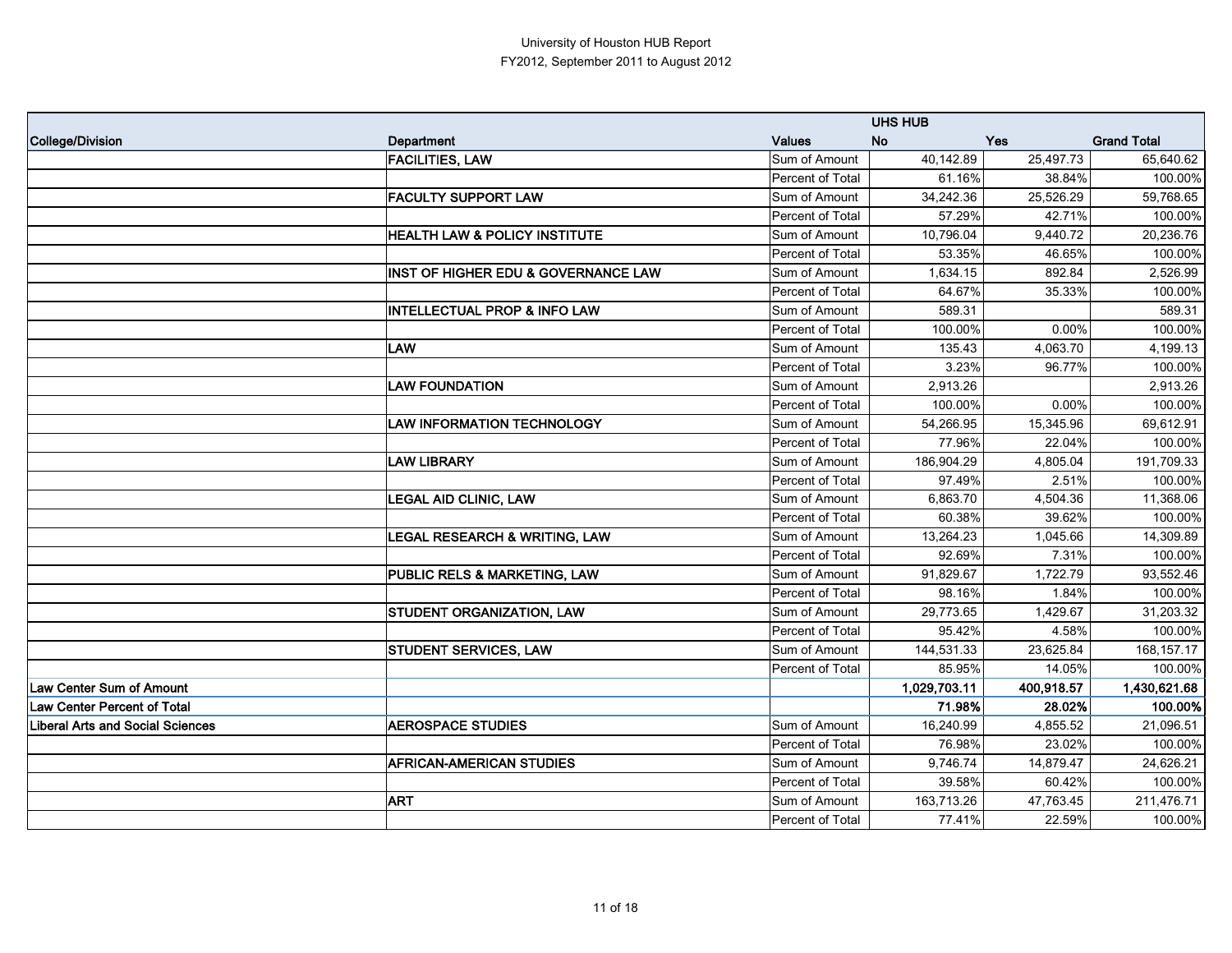|                                  |                                     |                  | <b>UHS HUB</b> |            |                    |
|----------------------------------|-------------------------------------|------------------|----------------|------------|--------------------|
| College/Division                 | <b>Department</b>                   | <b>Values</b>    | <b>No</b>      | <b>Yes</b> | <b>Grand Total</b> |
| Liberal Arts and Social Sciences | <b>ARTE PUBLICO</b>                 | Sum of Amount    | 378,869.66     | 8,187.24   | 387,056.90         |
|                                  |                                     | Percent of Total | 97.88%         | 2.12%      | 100.00%            |
|                                  | <b>BAND</b>                         | Sum of Amount    | 121,543.99     | 5,977.21   | 127,521.20         |
|                                  |                                     | Percent of Total | 95.31%         | 4.69%      | 100.00%            |
|                                  | <b>BLAFFER GALLERY</b>              | Sum of Amount    | 103,698.27     | 4,724.67   | 108,422.94         |
|                                  |                                     | Percent of Total | 95.64%         | 4.36%      | 100.00%            |
|                                  | <b>CENTER FOR PUBLIC HISTORY</b>    | Sum of Amount    | 31,705.93      | 2,912.11   | 34,618.04          |
|                                  |                                     | Percent of Total | 91.59%         | 8.41%      | 100.00%            |
|                                  | <b>CENTER FOR PUBLIC POLICY</b>     | Sum of Amount    | 235,398.28     | 7,023.79   | 242,422.07         |
|                                  |                                     | Percent of Total | 97.10%         | 2.90%      | 100.00%            |
|                                  | <b>COMMUNICATION</b>                | Sum of Amount    | 153,858.11     | 44,535.11  | 198,393.22         |
|                                  |                                     | Percent of Total | 77.55%         | 22.45%     | 100.00%            |
|                                  | <b>COMMUNICATIONS DISORDERS</b>     | Sum of Amount    | 138,054.20     | 26,198.44  | 164,252.64         |
|                                  |                                     | Percent of Total | 84.05%         | 15.95%     | 100.00%            |
|                                  | <b>COMPARATIVE CULTURAL STUDIES</b> | Sum of Amount    | 7,508.02       | 2,632.46   | 10,140.48          |
|                                  |                                     | Percent of Total | 74.04%         | 25.96%     | 100.00%            |
|                                  | <b>CWMCA CENTER FOR THE ARTS</b>    | Sum of Amount    | 78,761.33      | 11,916.03  | 90,677.36          |
|                                  |                                     | Percent of Total | 86.86%         | 13.14%     | 100.00%            |
|                                  | DEAN, LIBERAL ARTS & SOC SCI        | Sum of Amount    | 97,861.46      | 28,038.85  | 125,900.31         |
|                                  |                                     | Percent of Total | 77.73%         | 22.27%     | 100.00%            |
|                                  | <b>ECONOMICS</b>                    | Sum of Amount    | 98,259.06      | 27,310.12  | 125,569.18         |
|                                  |                                     | Percent of Total | 78.25%         | 21.75%     | 100.00%            |
|                                  | <b>ENGLISH</b>                      | Sum of Amount    | 267,405.08     | 92,447.08  | 359,852.16         |
|                                  |                                     | Percent of Total | 74.31%         | 25.69%     | 100.00%            |
|                                  | <b>HEALTH AND HUMAN PERFORMANCE</b> | Sum of Amount    | 684,732.34     | 39,352.44  | 724,084.78         |
|                                  |                                     | Percent of Total | 94.57%         | 5.43%      | 100.00%            |
|                                  | <b>HISPANIC STUDIES</b>             | Sum of Amount    | 38,208.13      | 39,392.96  | 77,601.09          |
|                                  |                                     | Percent of Total | 49.24%         | 50.76%     | 100.00%            |
|                                  | <b>HISTORY</b>                      | Sum of Amount    | 154,470.55     | 9,535.49   | 164,006.04         |
|                                  |                                     | Percent of Total | 94.19%         | 5.81%      | 100.00%            |
|                                  | <b>LIBERAL STUDIES</b>              | Sum of Amount    | 347.98         | 3,135.99   | 3,483.97           |
|                                  |                                     | Percent of Total | 9.99%          | 90.01%     | 100.00%            |
|                                  | <b>MEXICAN-AMERICAN STUDIES</b>     | Sum of Amount    | 36,860.42      | 33,191.05  | 70,051.47          |
|                                  |                                     | Percent of Total | 52.62%         | 47.38%     | 100.00%            |
|                                  | <b>MILITARY SCIENCE</b>             | Sum of Amount    | 13,350.86      | 457.00     | 13,807.86          |
|                                  |                                     | Percent of Total | 96.69%         | 3.31%      | 100.00%            |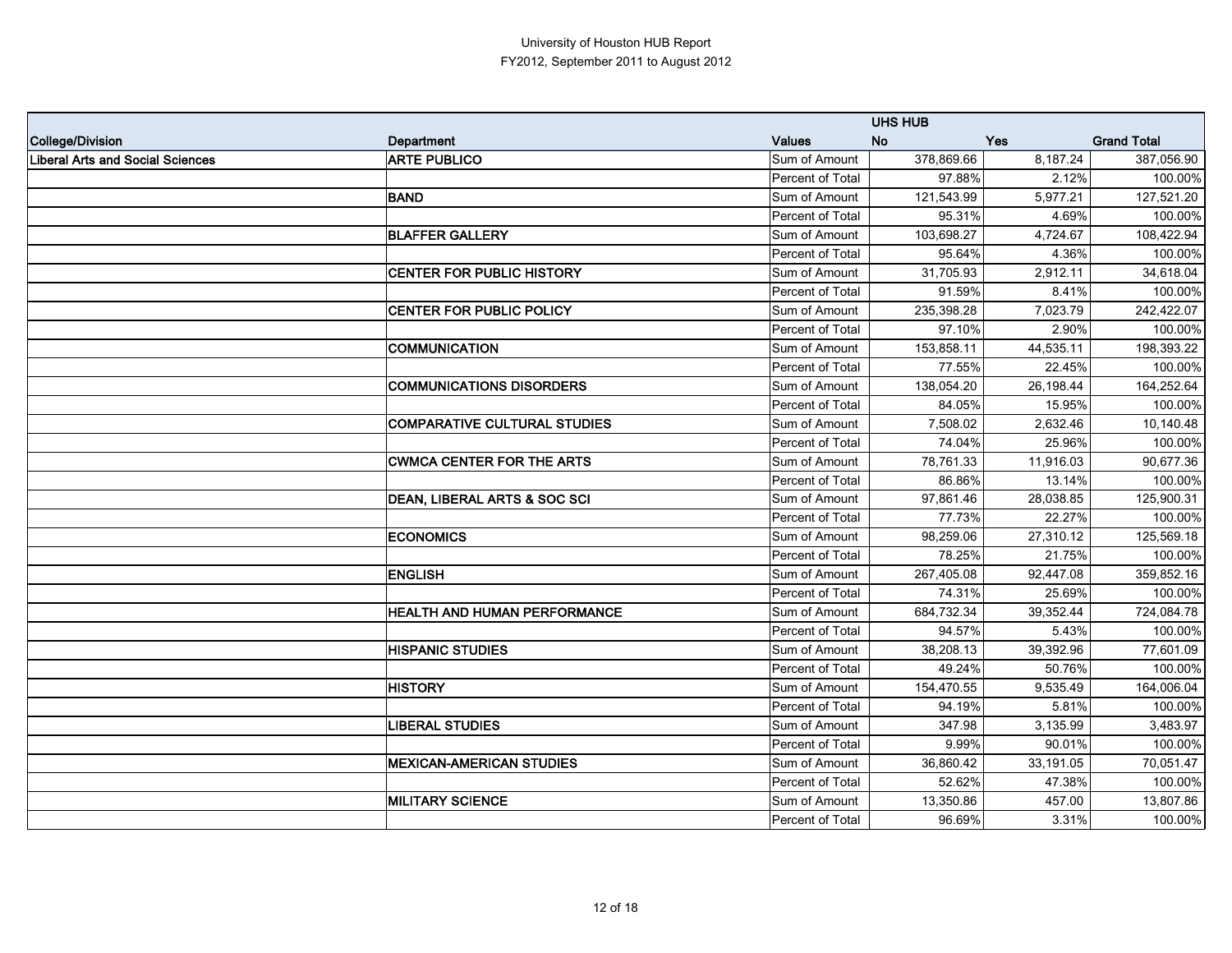|                                                          |                                                  |                  | <b>UHS HUB</b> |            |                    |
|----------------------------------------------------------|--------------------------------------------------|------------------|----------------|------------|--------------------|
| College/Division                                         | Department                                       | <b>Values</b>    | <b>No</b>      | Yes        | <b>Grand Total</b> |
|                                                          | <b>MODERN AND CLASSICAL LANGUAGES</b>            | Sum of Amount    | 39,206.96      | 17,520.09  | 56,727.05          |
|                                                          |                                                  | Percent of Total | 69.12%         | 30.88%     | 100.00%            |
|                                                          | <b>MUSIC</b>                                     | Sum of Amount    | 280,071.36     | 31,242.70  | 311,314.06         |
|                                                          |                                                  | Percent of Total | 89.96%         | 10.04%     | 100.00%            |
|                                                          | <b>PHILOSOPHY</b>                                | Sum of Amount    | 3,455.57       | 3,589.13   | 7,044.70           |
|                                                          |                                                  | Percent of Total | 49.05%         | 50.95%     | 100.00%            |
|                                                          | <b>POLITICAL SCIENCE</b>                         | Sum of Amount    | 13,492.13      | 18,611.25  | 32,103.38          |
|                                                          |                                                  | Percent of Total | 42.03%         | 57.97%     | 100.00%            |
|                                                          | <b>PSYCHOLOGY</b>                                | Sum of Amount    | 383,493.43     | 99,322.00  | 482,815.43         |
|                                                          |                                                  | Percent of Total | 79.43%         | 20.57%     | 100.00%            |
|                                                          | PUBLIC ADMINISTRATION PROGRAM                    | Sum of Amount    | 2,140.44       | 92.93      | 2,233.37           |
|                                                          |                                                  | Percent of Total | 95.84%         | 4.16%      | 100.00%            |
|                                                          | <b>RELIGIOUS STUDIES</b>                         | Sum of Amount    | 5,247.62       | 1,061.42   | 6,309.04           |
|                                                          |                                                  | Percent of Total | 83.18%         | 16.82%     | 100.00%            |
|                                                          | <b>SOCIOLOGY</b>                                 | Sum of Amount    | 12,191.87      | 28,869.26  | 41,061.13          |
|                                                          |                                                  | Percent of Total | 29.69%         | 70.31%     | 100.00%            |
|                                                          | <b>THEATER</b>                                   | Sum of Amount    | 276,154.35     | 14,090.59  | 290,244.94         |
|                                                          |                                                  | Percent of Total | 95.15%         | 4.85%      | 100.00%            |
|                                                          | <b>WOMEN'S STUDIES PROGRAM</b>                   | Sum of Amount    | 11,506.08      | 1,447.38   | 12,953.46          |
|                                                          |                                                  | Percent of Total | 88.83%         | 11.17%     | 100.00%            |
|                                                          | <b>WRITING CENTER</b>                            | Sum of Amount    | 9,902.17       | 4,298.21   | 14,200.38          |
|                                                          |                                                  | Percent of Total | 69.73%         | 30.27%     | 100.00%            |
| <b>Liberal Arts and Social Sciences Sum of Amount</b>    |                                                  |                  | 3,867,456.64   | 674,611.44 | 4,542,068.08       |
| <b>Liberal Arts and Social Sciences Percent of Total</b> |                                                  |                  | 85.15%         | 14.85%     | 100.00%            |
| Library                                                  | <b>UNIVERSITY LIBRARIES</b>                      | Sum of Amount    | 7,631,836.35   | 671,898.89 | 8,303,735.24       |
|                                                          |                                                  | Percent of Total | 91.91%         | 8.09%      | 100.00%            |
| <b>Library Sum of Amount</b>                             |                                                  |                  | 7,631,836.35   | 671,898.89 | 8,303,735.24       |
| <b>Library Percent of Total</b>                          |                                                  |                  | 91.91%         | 8.09%      | 100.00%            |
| <b>Natural Science and Mathematics</b>                   | <b>BIOLOGY &amp; BIOCHEMISTRY</b>                | Sum of Amount    | 1,572,825.60   | 115,760.13 | 1,688,585.73       |
|                                                          |                                                  | Percent of Total | 93.14%         | 6.86%      | 100.00%            |
|                                                          | <b>CHEMISTRY</b>                                 | Sum of Amount    | 986,400.17     | 129,219.03 | 1,115,619.20       |
|                                                          |                                                  | Percent of Total | 88.42%         | 11.58%     | 100.00%            |
|                                                          | <b>COMPUTER SCIENCE</b>                          | Sum of Amount    | 262,641.84     | 66,923.02  | 329,564.86         |
|                                                          |                                                  | Percent of Total | 79.69%         | 20.31%     | 100.00%            |
|                                                          | <b>CTR FOR APPLIED GEOSC &amp; ENERGY (CAGE)</b> | Sum of Amount    | 8,785.40       |            | 8,785.40           |
|                                                          |                                                  | Percent of Total | 100.00%        | $0.00\%$   | 100.00%            |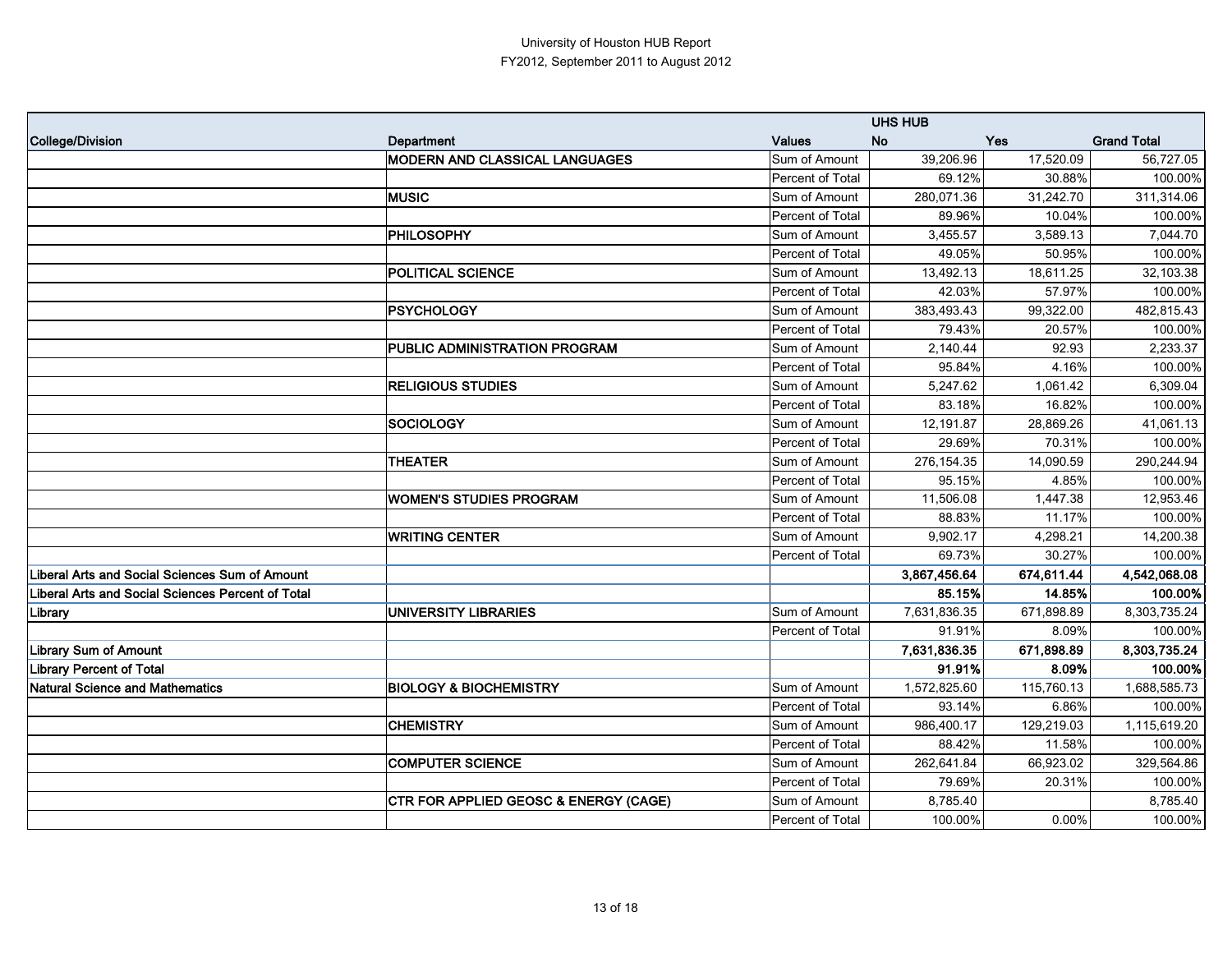|                                                  |                                                       |                  | <b>UHS HUB</b> |              |                    |
|--------------------------------------------------|-------------------------------------------------------|------------------|----------------|--------------|--------------------|
| College/Division                                 | <b>Department</b>                                     | <b>Values</b>    | <b>No</b>      | <b>Yes</b>   | <b>Grand Total</b> |
|                                                  | <b>CTR FOR NUCLEAR RECEPTORS &amp; CELL SIGNALING</b> | Sum of Amount    | 2,434,571.11   | 88,398.15    | 2,522,969.26       |
|                                                  |                                                       | Percent of Total | 96.50%         | 3.50%        | 100.00%            |
|                                                  | <b>DEAN, NATURAL SCIENCE &amp; MATHE</b>              | Sum of Amount    | 431,071.84     | 314,828.13   | 745,899.97         |
|                                                  |                                                       | Percent of Total | 57.79%         | 42.21%       | 100.00%            |
|                                                  | <b>EARTH AND ATMOSPHERIC SCIENCES</b>                 | Sum of Amount    | 1,161,898.48   | 245,767.16   | 1,407,665.64       |
|                                                  |                                                       | Percent of Total | 82.54%         | 17.46%       | 100.00%            |
|                                                  | INST FOR MULTIDIM AIR QUALITY STUDIES (IMAQS)         | Sum of Amount    | 152,312.67     | 7,693.15     | 160,005.82         |
|                                                  |                                                       | Percent of Total | 95.19%         | 4.81%        | 100.00%            |
|                                                  | <b>INST FOR THEORETICAL &amp; ENG SCI</b>             | Sum of Amount    | 697.30         |              | 697.30             |
|                                                  |                                                       | Percent of Total | 100.00%        | 0.00%        | 100.00%            |
|                                                  | <b>MATHEMATICS</b>                                    | Sum of Amount    | 495,080.04     | 51,765.36    | 546,845.40         |
|                                                  |                                                       | Percent of Total | 90.53%         | 9.47%        | 100.00%            |
|                                                  | <b>PHYSICS</b>                                        | Sum of Amount    | 509,669.91     | 56,262.59    | 565,932.50         |
|                                                  |                                                       | Percent of Total | 90.06%         | 9.94%        | 100.00%            |
| Natural Science and Mathematics Sum of Amount    |                                                       |                  | 8,015,954.36   | 1,076,616.72 | 9,092,571.08       |
| Natural Science and Mathematics Percent of Total |                                                       |                  | 88.16%         | 11.84%       | 100.00%            |
| Optometry                                        | <b>DEAN, OPTOMETRY</b>                                | Sum of Amount    | 536,314.61     | 184,994.28   | 721,308.89         |
|                                                  |                                                       | Percent of Total | 74.35%         | 25.65%       | 100.00%            |
|                                                  | <b>OPT VISION SCIENCES</b>                            | Sum of Amount    | 555,733.24     | 42,605.48    | 598,338.72         |
|                                                  |                                                       | Percent of Total | 92.88%         | 7.12%        | 100.00%            |
|                                                  | <b>OPTOMETRY CLINIC</b>                               | Sum of Amount    | 1,022,336.98   | 98,716.93    | 1,121,053.91       |
|                                                  |                                                       | Percent of Total | 91.19%         | 8.81%        | 100.00%            |
| <b>Optometry Sum of Amount</b>                   |                                                       |                  | 2,114,384.83   | 326,316.69   | 2,440,701.52       |
| <b>Optometry Percent of Total</b>                |                                                       |                  | 86.63%         | 13.37%       | 100.00%            |
| Pharmacy                                         | <b>CLINICAL PHARMACY &amp; ADMINISTRA</b>             | Sum of Amount    | 200,859.38     | 35,097.29    | 235,956.67         |
|                                                  |                                                       | Percent of Total | 85.13%         | 14.87%       | 100.00%            |
|                                                  | <b>DEAN, PHARMACY</b>                                 | Sum of Amount    | 1,075,107.21   | 43,374.91    | 1,118,482.12       |
|                                                  |                                                       | Percent of Total | 96.12%         | 3.88%        | 100.00%            |
|                                                  | PHARMACOLOGICAL & PHARMACEUTIC                        | Sum of Amount    | 515,692.94     | 13,913.11    | 529,606.05         |
|                                                  |                                                       | Percent of Total | 97.37%         | 2.63%        | 100.00%            |
| Pharmacy Sum of Amount                           |                                                       |                  | 1,791,659.53   | 92,385.31    | 1,884,044.84       |
| <b>Pharmacy Percent of Total</b>                 |                                                       |                  | 95.10%         | 4.90%        | 100.00%            |
| Research                                         | <b>ANIMAL CARE OPERATIONS</b>                         | Sum of Amount    | 411,561.40     | 31,718.03    | 443,279.43         |
|                                                  |                                                       | Percent of Total | 92.84%         | 7.16%        | 100.00%            |
|                                                  | <b>BIOLOGY OF BEHAVIOR INSTITUTE</b>                  | Sum of Amount    | 840.00         |              | 840.00             |
|                                                  |                                                       | Percent of Total | 100.00%        | $0.00\%$     | 100.00%            |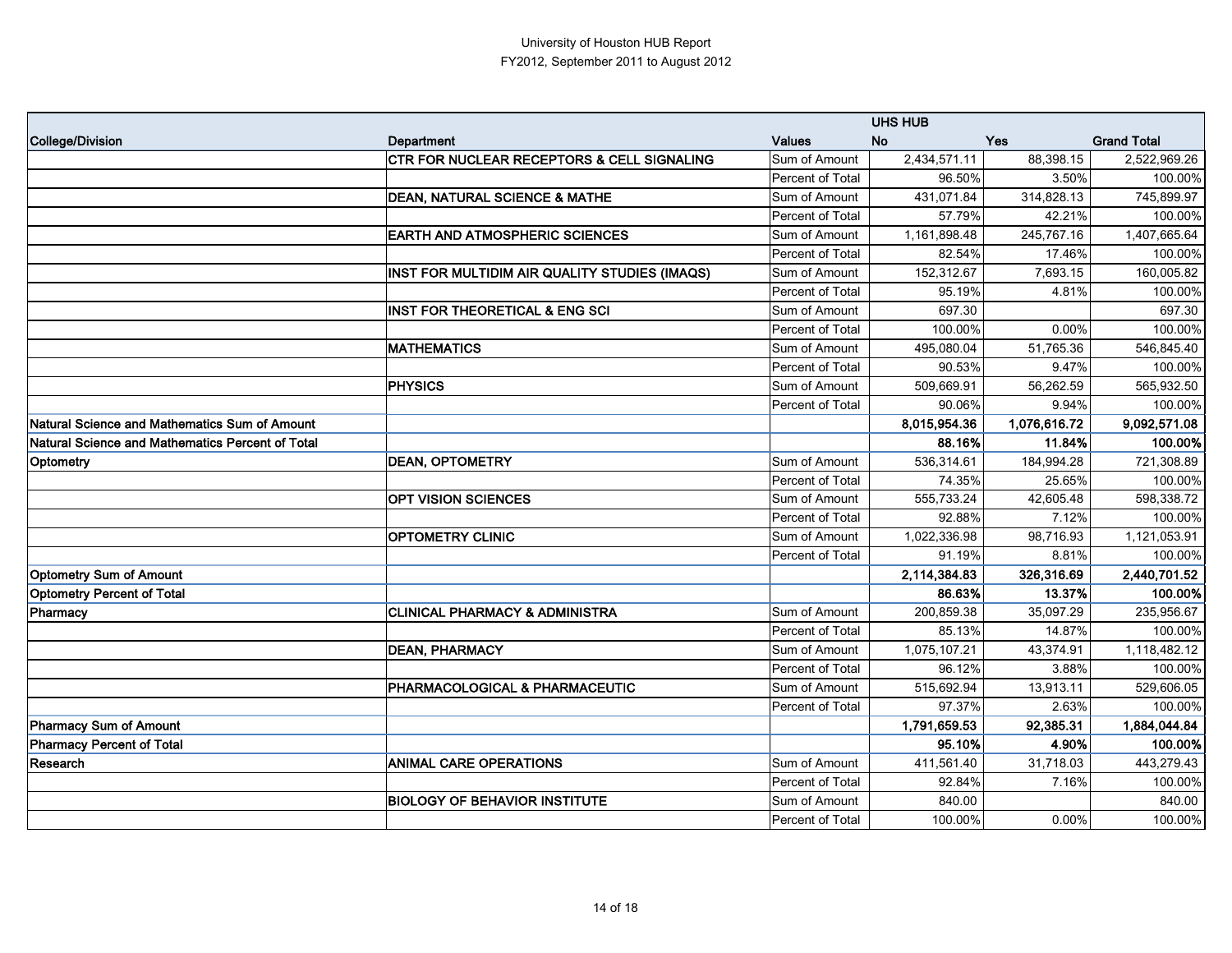|                  |                                                | <b>UHS HUB</b>   |              |           |                    |
|------------------|------------------------------------------------|------------------|--------------|-----------|--------------------|
| College/Division | <b>Department</b>                              | <b>Values</b>    | <b>No</b>    | Yes       | <b>Grand Total</b> |
| Research         | <b>CENTER FOR ADVANCED MATERIALS</b>           | Sum of Amount    | 49,073.25    | 1,048.09  | 50,121.34          |
|                  |                                                | Percent of Total | 97.91%       | 2.09%     | 100.00%            |
|                  | CENTER FOR MATERIALS CHEMISTRY (CMC)           | Sum of Amount    | 69.75        | 167.74    | 237.49             |
|                  |                                                | Percent of Total | 29.37%       | 70.63%    | 100.00%            |
|                  | <b>CTR FOR BIOMED/ENVIRON GENOMIC</b>          | Sum of Amount    | 63,167.28    | 2,690.84  | 65,858.12          |
|                  |                                                | Percent of Total | 95.91%       | 4.09%     | 100.00%            |
|                  | <b>CTR NEURO AND BIOMECH RESEARCH</b>          | Sum of Amount    | 63,036.62    | 1,875.31  | 64,911.93          |
|                  |                                                | Percent of Total | 97.11%       | 2.89%     | 100.00%            |
|                  | <b>ENVIRONMENTAL INSTIT-HOUSTON</b>            | Sum of Amount    | 589.28       |           | 589.28             |
|                  |                                                | Percent of Total | 100.00%      | 0.00%     | 100.00%            |
|                  | <b>GRANTS AND CONTRACTS</b>                    | Sum of Amount    | 4,659.70     | 543.17    | 5,202.87           |
|                  |                                                | Percent of Total | 89.56%       | 10.44%    | 100.00%            |
|                  | <b>HOUSTON COASTAL CENTER</b>                  | Sum of Amount    | 40,901.59    | 163.42    | 41,065.01          |
|                  |                                                | Percent of Total | 99.60%       | 0.40%     | 100.00%            |
|                  | <b>INSTITUTE FOR MOLECULAR DESIGN</b>          | Sum of Amount    | 199,732.55   |           | 199,732.55         |
|                  |                                                | Percent of Total | 100.00%      | 0.00%     | 100.00%            |
|                  | <b>INSTITUTE FOR NANOENERGY</b>                | Sum of Amount    | 27,598.11    | 1,452.90  | 29,051.01          |
|                  |                                                | Percent of Total | 95.00%       | 5.00%     | 100.00%            |
|                  | <b>INSTITUTE FOR SPACE SYSTEMS</b>             | Sum of Amount    | 3,481.16     |           | 3,481.16           |
|                  |                                                | Percent of Total | 100.00%      | 0.00%     | 100.00%            |
|                  | OFFICE OF TECHNOLOGY MANAGEMENT                | Sum of Amount    | 29,289.21    | 2,981.79  | 32,271.00          |
|                  |                                                | Percent of Total | 90.76%       | 9.24%     | 100.00%            |
|                  | <b>RESEARCH DIVISION OFFICE</b>                | Sum of Amount    | 1,382,863.93 | 29,145.77 | 1,412,009.70       |
|                  |                                                | Percent of Total | 97.94%       | 2.06%     | 100.00%            |
|                  | <b>RESEARCH FINANCIAL SERVICES</b>             | Sum of Amount    | 3,858.75     | 1,158.60  | 5,017.35           |
|                  |                                                | Percent of Total | 76.91%       | 23.09%    | 100.00%            |
|                  | <b>RESEARCH INFORMATION CENTER</b>             | Sum of Amount    | 30,721.76    | 11,967.53 | 42,689.29          |
|                  |                                                | Percent of Total | 71.97%       | 28.03%    | 100.00%            |
|                  | <b>RESEARCH POLICIES/COMPLIANCE/COMMITTEES</b> | Sum of Amount    | 4,352.96     | 495.19    | 4,848.15           |
|                  |                                                | Percent of Total | 89.79%       | 10.21%    | 100.00%            |
|                  | <b>TIMES</b>                                   | Sum of Amount    | 341,497.42   | 71,654.25 | 413,151.67         |
|                  |                                                | Percent of Total | 82.66%       | 17.34%    | 100.00%            |
|                  | TX CTR SUPERCONDUCTIVITY AT UH                 | Sum of Amount    | 1,146,861.55 | 40,324.39 | 1,187,185.94       |
|                  |                                                | Percent of Total | 96.60%       | 3.40%     | 100.00%            |
|                  | TX LEARNING/COMPUTATIONAL CTR                  | Sum of Amount    | 267,338.88   | 58,813.23 | 326, 152. 11       |
|                  |                                                | Percent of Total | 81.97%       | 18.03%    | 100.00%            |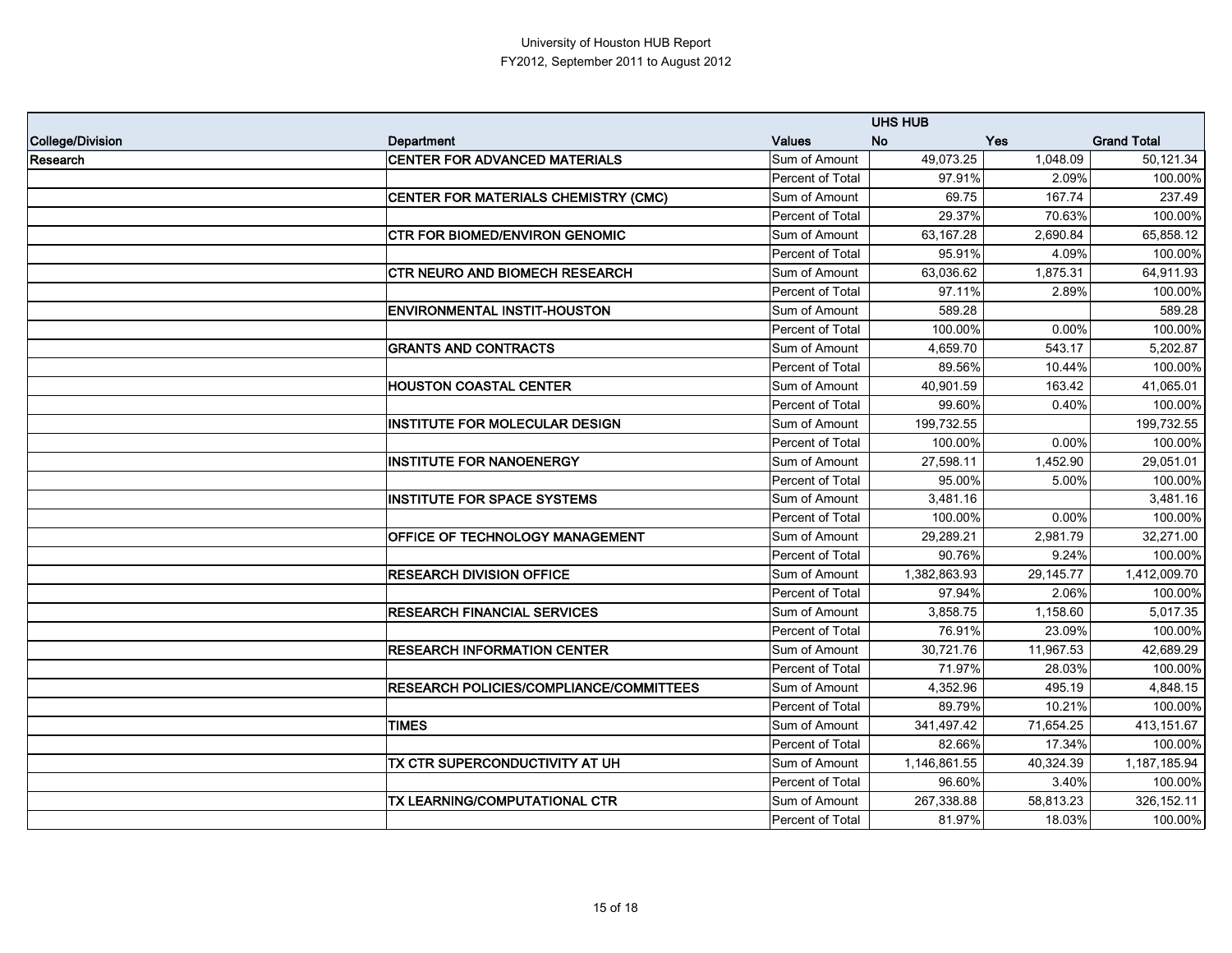|                                         |                                       |                  | <b>UHS HUB</b> |            |                    |
|-----------------------------------------|---------------------------------------|------------------|----------------|------------|--------------------|
| College/Division                        | Department                            | <b>Values</b>    | <b>No</b>      | Yes        | <b>Grand Total</b> |
|                                         | <b>TX OBESITY RESEARCH CENTER</b>     | Sum of Amount    | 36,610.33      | 1,039.02   | 37,649.35          |
|                                         |                                       | Percent of Total | 97.24%         | 2.76%      | 100.00%            |
|                                         | UH WIND CLUSTER                       | Sum of Amount    | 21,000.00      |            | 21,000.00          |
|                                         |                                       | Percent of Total | 100.00%        | 0.00%      | 100.00%            |
| <b>Research Sum of Amount</b>           |                                       |                  | 4,129,105.48   | 257,239.27 | 4,386,344.75       |
| <b>Research Percent of Total</b>        |                                       |                  | 94.14%         | 5.86%      | 100.00%            |
| <b>Student Affairs</b>                  | <b>CAMPUS RECREATION</b>              | Sum of Amount    | 294,953.09     | 58,745.27  | 353,698.36         |
|                                         |                                       | Percent of Total | 83.39%         | 16.61%     | 100.00%            |
|                                         | CENTER FOR STUDENT INVOLVEMENT        | Sum of Amount    | 325,377.62     | 25,296.28  | 350,673.90         |
|                                         |                                       | Percent of Total | 92.79%         | 7.21%      | 100.00%            |
|                                         | <b>CHILDREN'S LEARNING CENTER</b>     | Sum of Amount    | 98,512.92      | 15,633.27  | 114,146.19         |
|                                         |                                       | Percent of Total | 86.30%         | 13.70%     | 100.00%            |
|                                         | <b>COUNSELING AND PSYCH SVCS</b>      | Sum of Amount    | 24,997.01      | 7,420.65   | 32,417.66          |
|                                         |                                       | Percent of Total | 77.11%         | 22.89%     | 100.00%            |
|                                         | <b>CTR FOR LEADERSHIP &amp; FSL</b>   | Sum of Amount    | 15,154.71      | 3,008.44   | 18,163.15          |
|                                         |                                       | Percent of Total | 83.44%         | 16.56%     | 100.00%            |
|                                         | <b>DEAN OF STUDENTS</b>               | Sum of Amount    | 58,308.63      | 16,363.19  | 74,671.82          |
|                                         |                                       | Percent of Total | 78.09%         | 21.91%     | 100.00%            |
|                                         | <b>RELIGION CENTER</b>                | Sum of Amount    | 10,463.71      | 255.61     | 10,719.32          |
|                                         |                                       | Percent of Total | 97.62%         | 2.38%      | 100.00%            |
|                                         | <b>RESIDENTIAL LIFE &amp; HOUSING</b> | Sum of Amount    | 939,988.65     | 34,366.74  | 974,355.39         |
|                                         |                                       | Percent of Total | 96.47%         | 3.53%      | 100.00%            |
|                                         | <b>STUDENT AFFAIRS</b>                | Sum of Amount    | 162,977.52     | 93,365.59  | 256,343.11         |
|                                         |                                       | Percent of Total | 63.58%         | 36.42%     | 100.00%            |
|                                         | <b>STUDENT HEALTH CENTER</b>          | Sum of Amount    | 346,548.04     | 138,509.73 | 485,057.77         |
|                                         |                                       | Percent of Total | 71.44%         | 28.56%     | 100.00%            |
|                                         | <b>STUDENT PHARMACY</b>               | Sum of Amount    | 2,569.91       | 88.11      | 2,658.02           |
|                                         |                                       | Percent of Total | 96.69%         | 3.31%      | 100.00%            |
|                                         | <b>STUDENT PUBLICATIONS</b>           | Sum of Amount    | 80,017.77      | 3,458.65   | 83,476.42          |
|                                         |                                       | Percent of Total | 95.86%         | 4.14%      | 100.00%            |
|                                         | UNIVERSITY CAREER SERVICES            | Sum of Amount    | 19,849.74      | 27,068.45  | 46,918.19          |
|                                         |                                       | Percent of Total | 42.31%         | 57.69%     | 100.00%            |
|                                         | UNIVERSITY CENTER                     | Sum of Amount    | 567,665.41     | 33,060.48  | 600,725.89         |
|                                         |                                       | Percent of Total | 94.50%         | 5.50%      | 100.00%            |
| <b>Student Affairs Sum of Amount</b>    |                                       |                  | 2,947,384.73   | 456,640.46 | 3,404,025.19       |
| <b>Student Affairs Percent of Total</b> |                                       |                  | 86.59%         | $13.41\%$  | 100.00%            |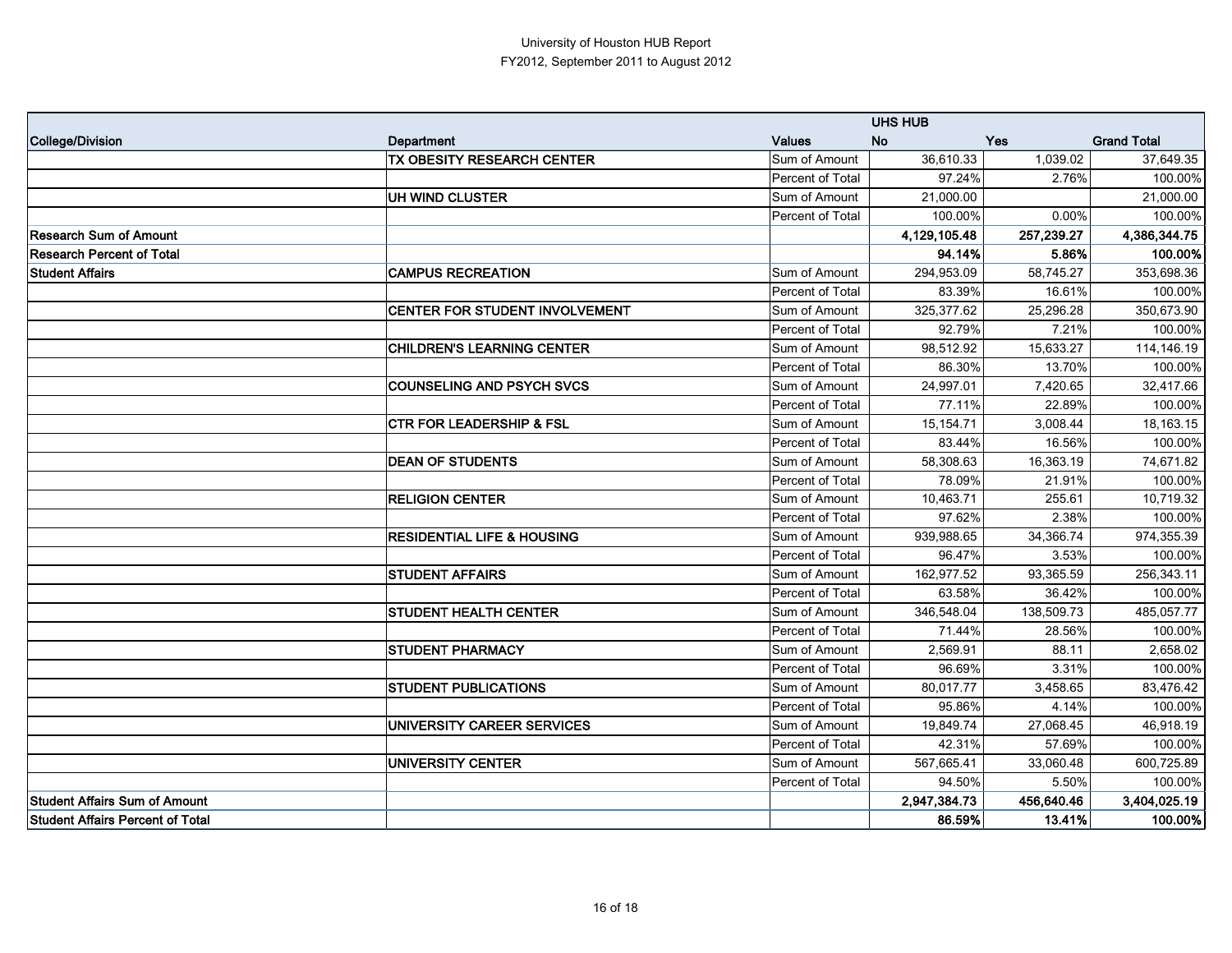|                                    |                                         |                  | <b>UHS HUB</b> |            |                    |
|------------------------------------|-----------------------------------------|------------------|----------------|------------|--------------------|
| College/Division                   | <b>Department</b>                       | <b>Values</b>    | <b>No</b>      | Yes        | <b>Grand Total</b> |
| Technology                         | <b>CENTER FOR APPLIED TECHNOLOGY</b>    | Sum of Amount    | 64,503.55      | 1,826.83   | 66,330.38          |
|                                    |                                         | Percent of Total | 97.25%         | 2.75%      | 100.00%            |
|                                    | <b>CENTER FOR FUTURE OF HEALTH</b>      | Sum of Amount    | 8,631.84       | 2,097.46   | 10,729.30          |
|                                    |                                         | Percent of Total | 80.45%         | 19.55%     | 100.00%            |
|                                    | <b>CENTER FOR LIFE SCIENCES TECH</b>    | Sum of Amount    | 11,179.31      | 11,035.95  | 22,215.26          |
|                                    |                                         | Percent of Total | 50.32%         | 49.68%     | 100.00%            |
|                                    | CENTER FOR TECHNOLOGY LITERACY          | Sum of Amount    | 336,602.99     | 17,266.22  | 353,869.21         |
|                                    |                                         | Percent of Total | 95.12%         | 4.88%      | 100.00%            |
|                                    | <b>CONSTRUCTION MANAGEMENT</b>          | Sum of Amount    | 18,076.32      | 71,838.34  | 89,914.66          |
|                                    |                                         | Percent of Total | 20.10%         | 79.90%     | 100.00%            |
|                                    | <b>DEAN, TECHNOLOGY</b>                 | Sum of Amount    | 295,143.66     | 340,532.82 | 635,676.48         |
|                                    |                                         | Percent of Total | 46.43%         | 53.57%     | 100.00%            |
|                                    | <b>ENGINEERING TECHNOLOGY</b>           | Sum of Amount    | 244,426.05     | 83,732.30  | 328,158.35         |
|                                    |                                         | Percent of Total | 74.48%         | 25.52%     | 100.00%            |
|                                    | HUMAN DEVELOP AND CONSUMER SCI          | Sum of Amount    | 94,556.77      | 34,072.06  | 128,628.83         |
|                                    |                                         | Percent of Total | 73.51%         | 26.49%     | 100.00%            |
|                                    | <b>INFORMATION &amp; LOGISTICS TECH</b> | Sum of Amount    | 212,663.49     | 177,207.37 | 389,870.86         |
|                                    |                                         | Percent of Total | 54.55%         | 45.45%     | 100.00%            |
|                                    | TX MANUFACTURING ASSISTANCE CTR (TMAC)  | Sum of Amount    | 39,098.89      | 8,707.84   | 47,806.73          |
|                                    |                                         | Percent of Total | 81.79%         | 18.21%     | 100.00%            |
| <b>Technology Sum of Amount</b>    |                                         |                  | 1,324,882.87   | 748,317.19 | 2,073,200.06       |
| <b>Technology Percent of Total</b> |                                         |                  | 63.91%         | 36.09%     | 100.00%            |
| <b>University Advancement</b>      | <b>ADVANCEMENT INFORMATION SVCS</b>     | Sum of Amount    | 303.79         | (6,671.69) | (6, 367.90)        |
|                                    |                                         | Percent of Total | $-4.77%$       | 104.77%    | 100.00%            |
|                                    | <b>ANNUAL GIVING</b>                    | Sum of Amount    | 400,765.47     | 20,119.10  | 420,884.57         |
|                                    |                                         | Percent of Total | 95.22%         | 4.78%      | 100.00%            |
|                                    | <b>DEVELOPMENT</b>                      | Sum of Amount    | 61,718.64      | 50,125.67  | 111,844.31         |
|                                    |                                         | Percent of Total | 55.18%         | 44.82%     | 100.00%            |
|                                    | <b>DONOR &amp; ALUMNI RECORDS</b>       | Sum of Amount    | 40,417.34      | 6,452.55   | 46,869.89          |
|                                    |                                         | Percent of Total | 86.23%         | 13.77%     | 100.00%            |
|                                    | <b>INTERNAL COMMUNICATIONS</b>          | Sum of Amount    | 69.00          |            | 69.00              |
|                                    |                                         | Percent of Total | 100.00%        | 0.00%      | 100.00%            |
|                                    | MARKETING-ADVANCEMENT                   | Sum of Amount    | 709,369.68     | 23,537.28  | 732,906.96         |
|                                    |                                         | Percent of Total | 96.79%         | 3.21%      | 100.00%            |
|                                    | <b>PLANNED GIVING</b>                   | Sum of Amount    | 54,022.76      | 3,797.26   | 57,820.02          |
|                                    |                                         | Percent of Total | 93.43%         | 6.57%      | 100.00%            |